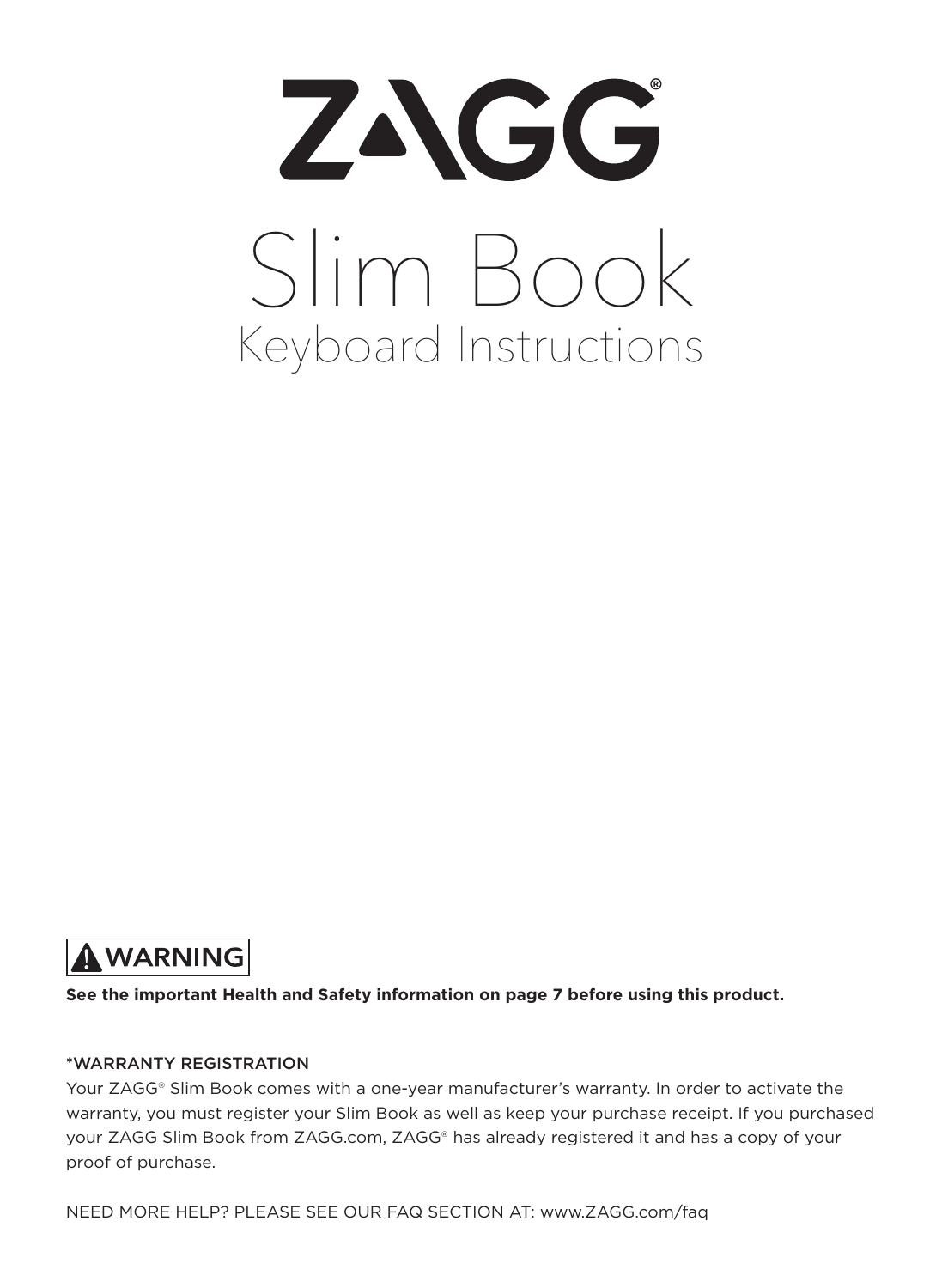#### INSERTING/REMOVING YOUR iPad®

To insert your iPad® into the Slim Book open the Book's case and remove it from the keyboard (to do this pull the case up and away from the keyboard). Then, line up your iPad with the holes in the case. Make sure the camera hole is aligned properly as well as the opening for the Lightning™ cable. When everything is aligned, set the bottom half of your iPad in the cover and apply light pressure to ensure it is properly settled. Snap the top half of your iPad into the cover. Check all corners to make sure they have seated properly.

When your iPad is secure in the case, you can connect it with the keyboard by placing it in the magnetic trough. Powerful magnets will secure it in place, but also allow you to remove your iPad any time it benefits you.

To easily remove your iPad from the case, separate the case from the keyboard, and then gently roll the rubber overmold away from the edges while pressing the tablet from behind. Grasp your tablet's exposed side and lift/ pull away from the Slim Book.

#### POWERING ON AND OFF

To turn your Slim Book on, press the Power button. A green LED on the battery key will illuminate briefly while the keyboard powers up. To turn your Slim Book off, press and hold the Power button for three seconds. A red LED will flash, indicating your Slim Book has turned off.







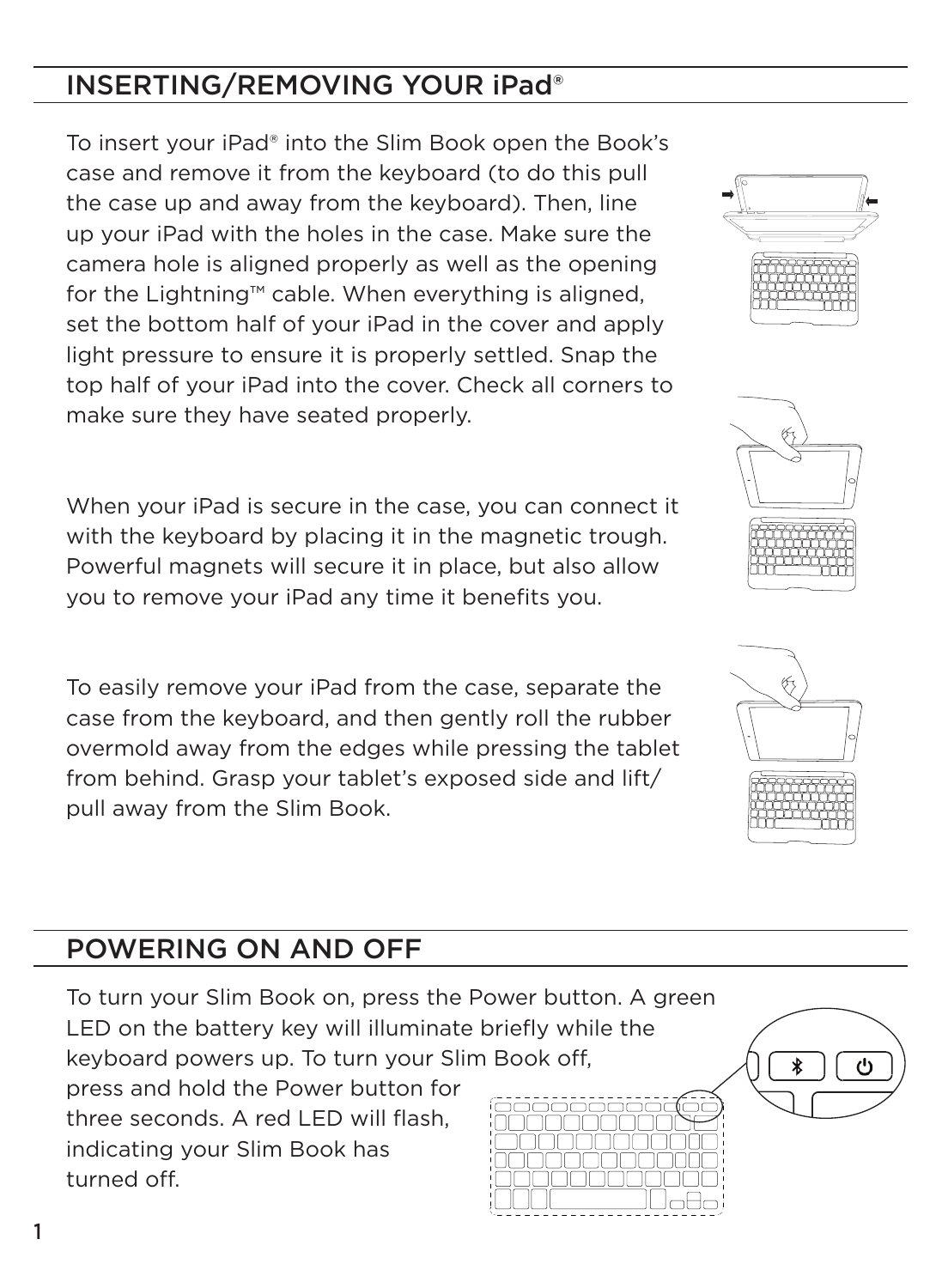## DISCONNECTING YOUR KEYBOARD

Your Slim Book features a case that protects your iPad even when it's not connected to your keyboard. When you'd like to use the case without the keyboard, there are three ways you can disconnect your keyboard.

- 1. Press the Keyboard Hide/Show button. Pressing this button will disengage the Slim Book keyboard and allow you to use your iPad's on-screen keyboard. Press the Keyboard Hide/Show button again when you are ready to use the Slim Book's keyboard.
- 2. Turn off the Bluetooth connection from your iPad.



3. Turn your Slim Book keyboard off.

#### PAIRING YOUR ZAGG Slim Book

Pairing your Slim Book with your iPad is easy. It should only need to be paired once, using the following directions. If the connection between your iPad and Slim Book is ever lost, repeat these steps.

- 1. On your iPad select: SETTINGS > BLUETOOTH > ON.
- 2. Press and hold the Bluetooth button for three seconds. A blue LED under the Power key will flash until your Slim Book and iPad are paired.
- 3. Your iPad will display "ZAGG Slim Book" as an available device. Select this option to complete pairing.

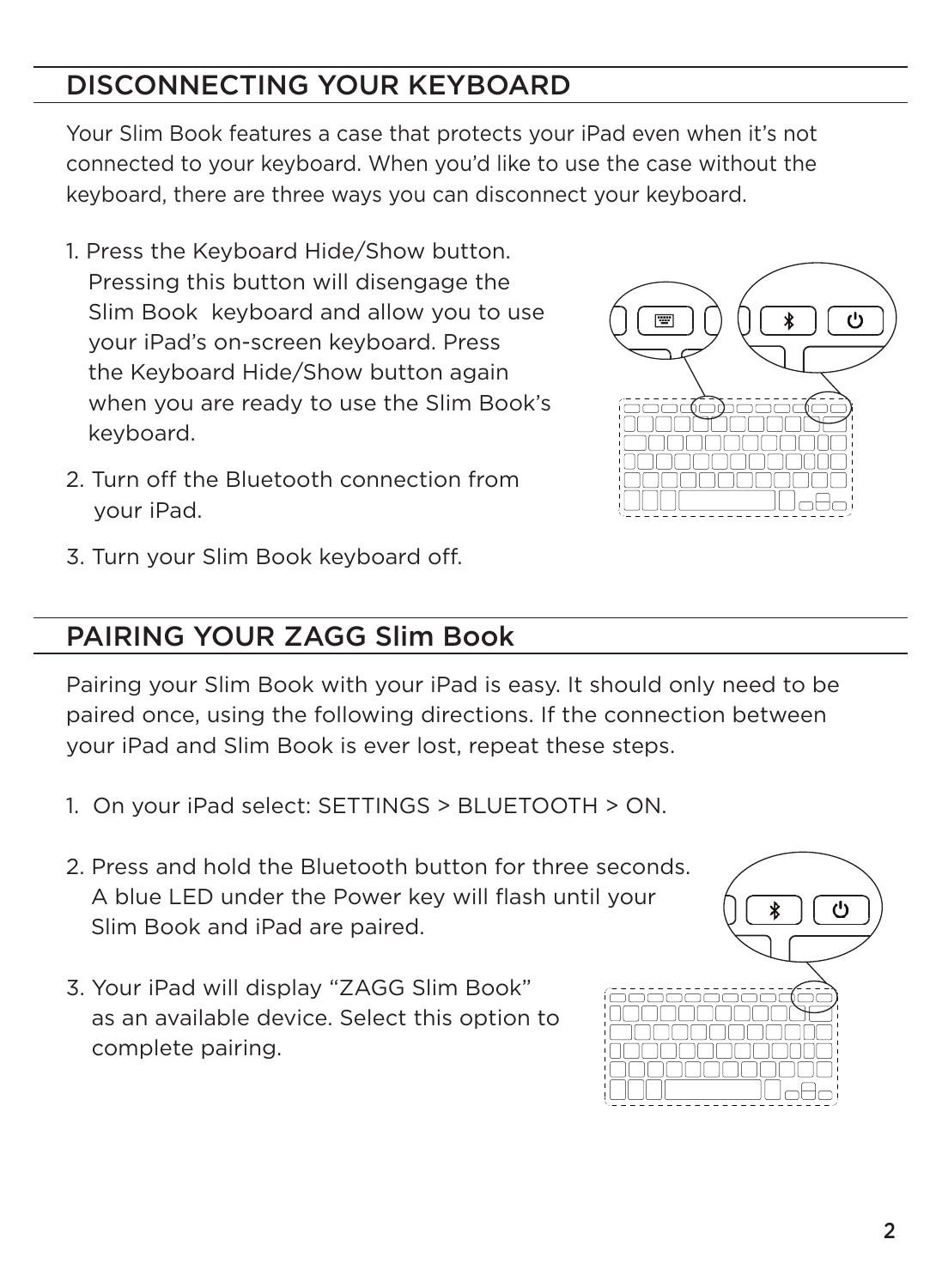#### **CHARGING**

Your Slim Book features a powerful lithium polymer battery that lasts up to two years of normal use between charges\*. It comes with a charging cable you can use to charge your keyboard quickly and conveniently. To charge your Slim Book, follow these steps:

- 1. Plug the micro USB connector into the charging port.
- 2. Plug the regular USB connector into any 5V USB outlet.
- 3. A red LED under the Power button will illuminate to indicate your Slim Book is charging. Wait until this light turns off, indicating a full charge. It usually takes 2-4 hours to completely charge your Slim Book.
- 4. Remove the micro USB connector and enjoy your Slim Book for up to two years before you need to charge it again.

 *\* Normal use is approximately one hour of use per day without the backlit feature. Using the backlit feature will impact battery life and will require more frequent charging.*



#### BATTERY LIFE

As mentioned, the Slim Book features a powerful, rechargeable battery that lasts up to two years between charges. To check your Slim Book's remaining battery power press the battery key. The LED indicator will flash one of three ways.

- 1. Three green flashes indicate 50% or more battery life remaining.
- 2. Three yellow flashes indicate between 25%-49% battery life remaining.
- 3. Three red flashes indicate less than 25% battery life remaining. When your Slim Book reaches critical battery level, the red light will flash once every five minutes.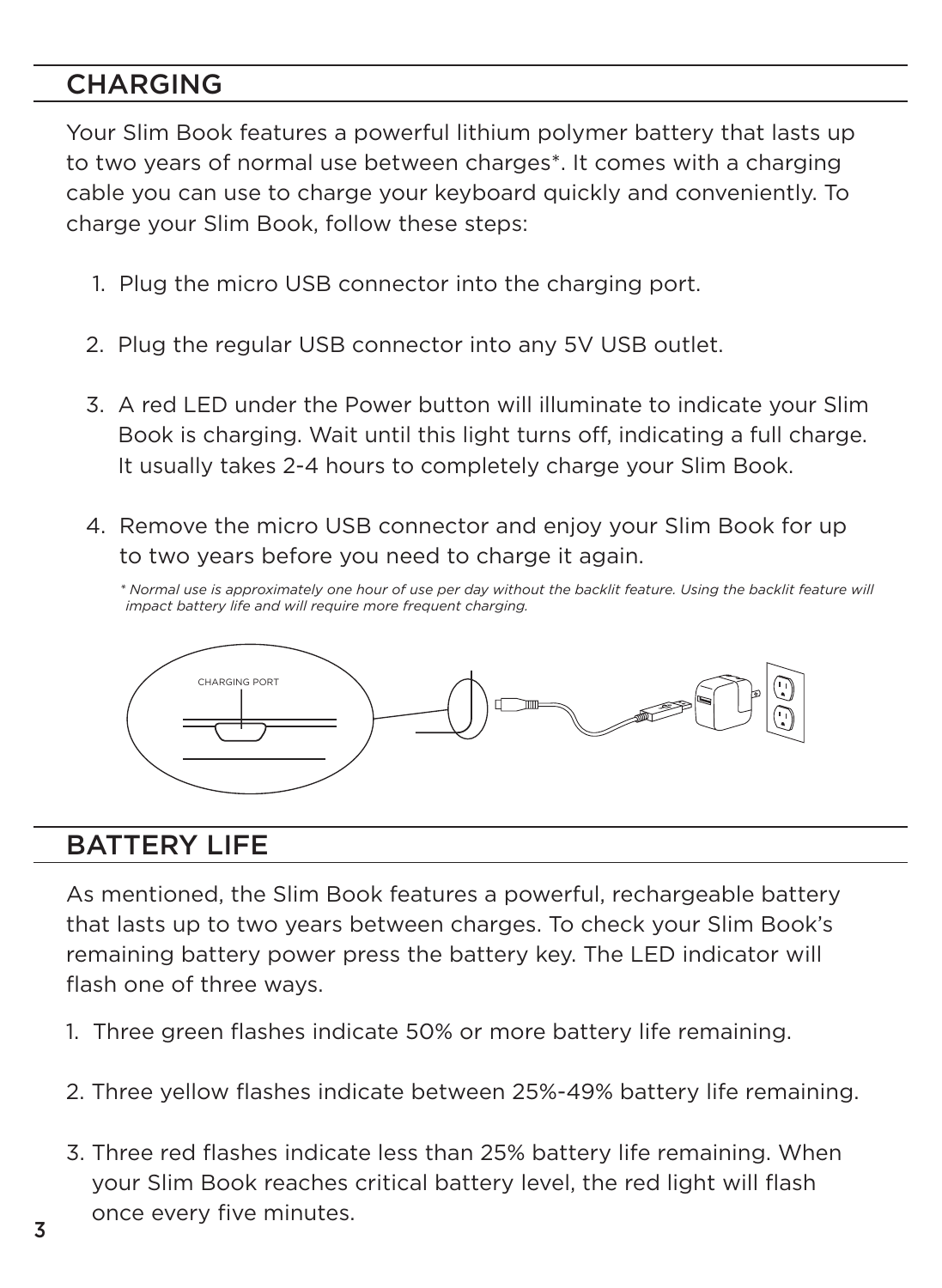To help preserve battery life, your Slim Book will enter sleep mode if left on and not used for several minutes. To awaken your Slim Book, press any key. The Slim Book's battery has no memory and may be charged whenever you wish.

#### SPECIAL FUNCTION KEYS

Your Slim Book keyboard has been designed with the following special function keys to give you more control of your iPad:

- $\Box$ **HOME –** Displays your iPad's home screen.
- $\bullet$ **LOCK –** Activates and deactivates your iPad's sleep mode.
- **EXEYBOARD HIDE/SHOW -** Hides or shows your iPad's on-screen keyboard.
- **FN + KEYBOARD HIDE/SHOW (iPad mini™ ONLY) –** Hides or shows your iPad's on-screen keyboard.
- $\blacktriangleleft$ **PREVIOUS TRACK –** Skips to the previous track on your selected playlist.
- **PLAY/PAUSE –** Starts or pauses your current playlist. ÞШ.
- ы **NEXT TRACK –** Skips to the next track on your current playlist.
- ₫. **MUTE –** Mutes your iPad's audio.
- Q **SEARCH (FOR iPAD MINI USE FN + SEARCH) –** Opens your iPad's search function.
- ۰ **SIRI –** Opens SIRI.
- $\ast$ **BLUETOOTH –** Press and hold for 3 seconds to pair.
- **POWER –** Turns your Slim Book keyboard on and off.
- $\blacktriangleleft$ **VOLUME DOWN –** Decreases your iPad's volume.
- **VOLUME UP –** Increases your iPad's volume.
- **CAPS LOCK** Activates the Caps Lock feature. When Caps Lock is on a blue indicator light will remain lit until it is turned off. To turn Caps Lock off, simply press Caps again.
	- **WORLD SYMBOL -** Toggles between international keyboards (when activated in your iPad's settings).
	- Ĥ. **FN + BATTERY SYMBOL –** Indicates remaining battery life.
	- **FR + BACKLIGHT SYMBOL –** Activates your Slim Book's backlight feature. Pressing this key once will turn on the backlights, pressing it again will turn off the backlights.

*NOTE: The backlights will automatically turn off after a couple seconds if not being used. Begin typing again to activate them.*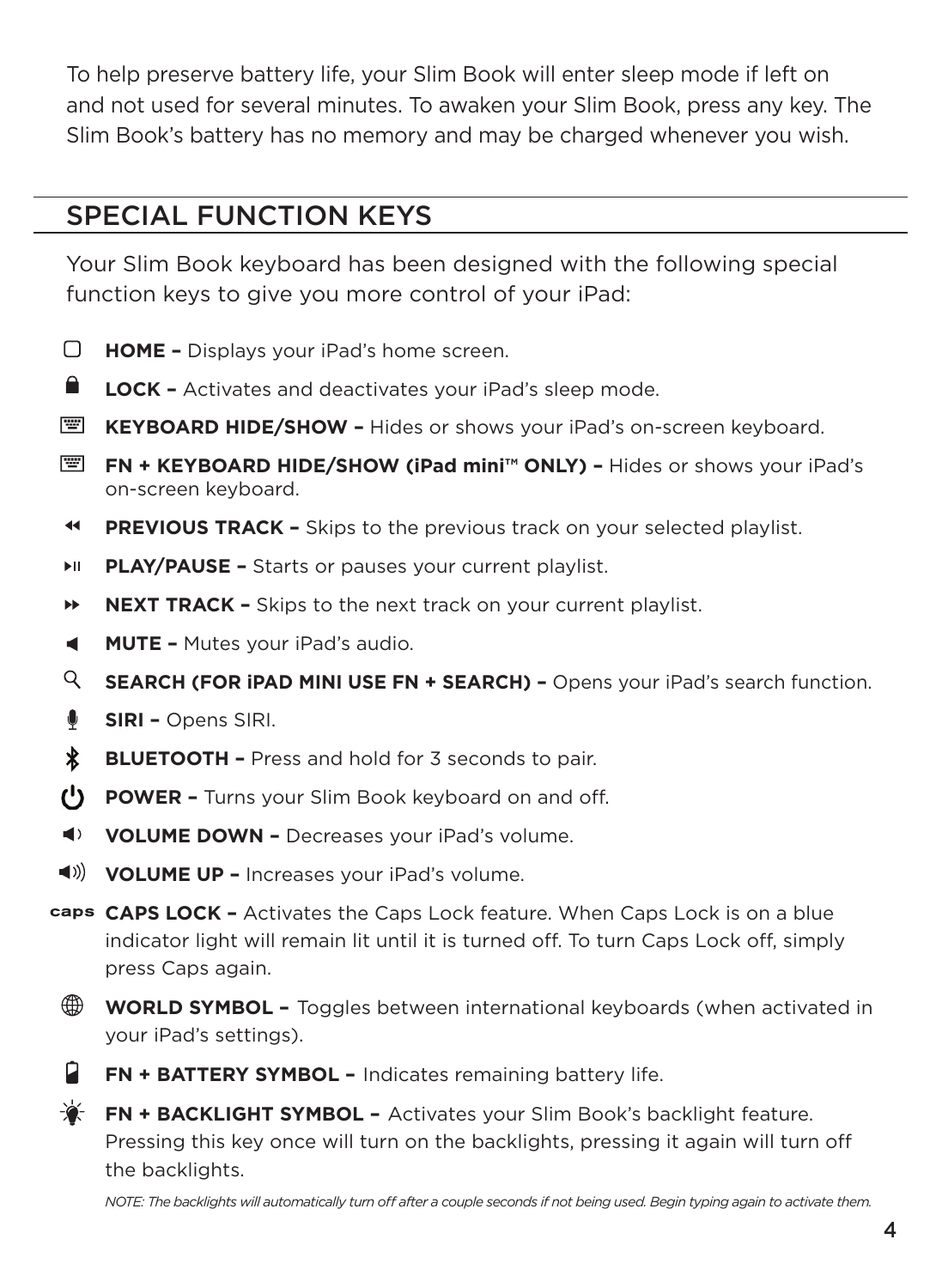#### TROUBLESHOOTING

If your iPad does not respond to your Slim Book there may be a simple explanation such as a dead battery or an unsuccessful pairing. Please use the following to help troubleshoot your situation. If none of the following solve your issue, then please contact ZAGG Customer Service and one of our trained professionals will be happy to assist you.

- 1. Restart your iPad by holding down the home and power button until the Apple® logo appears on the screen.
- 2. Turn your Slim Book off and back on. You should see the LED illuminate briefly, if not, charge your Slim Book.
- 3. After charging, turn your Slim Book on. If the LED does not illuminate, and your keyboard doesn't operate correctly, please contact ZAGG's customer service.
- 4. If your Slim Book cannot establish or maintain a Bluetooth® connection, reset the Bluetooth module by charging your keyboard.
- 5. Forget and re-pair your Slim Book. On your iPad, select: SETTINGS > BLUETOOTH > ON. If you see "ZAGG Slim Book" listed as an available device, touch the arrow to the right of it and choose to have your iPad forget the device.
- 6. Push the FN + PAIR buttons on your Slim Book and watch for the LED to flash blue.
- 7. Your iPad should display "ZAGG Slim Book" as an available device. Select it.
- 8. If your iPad gives you an error message, repeat the pairing process.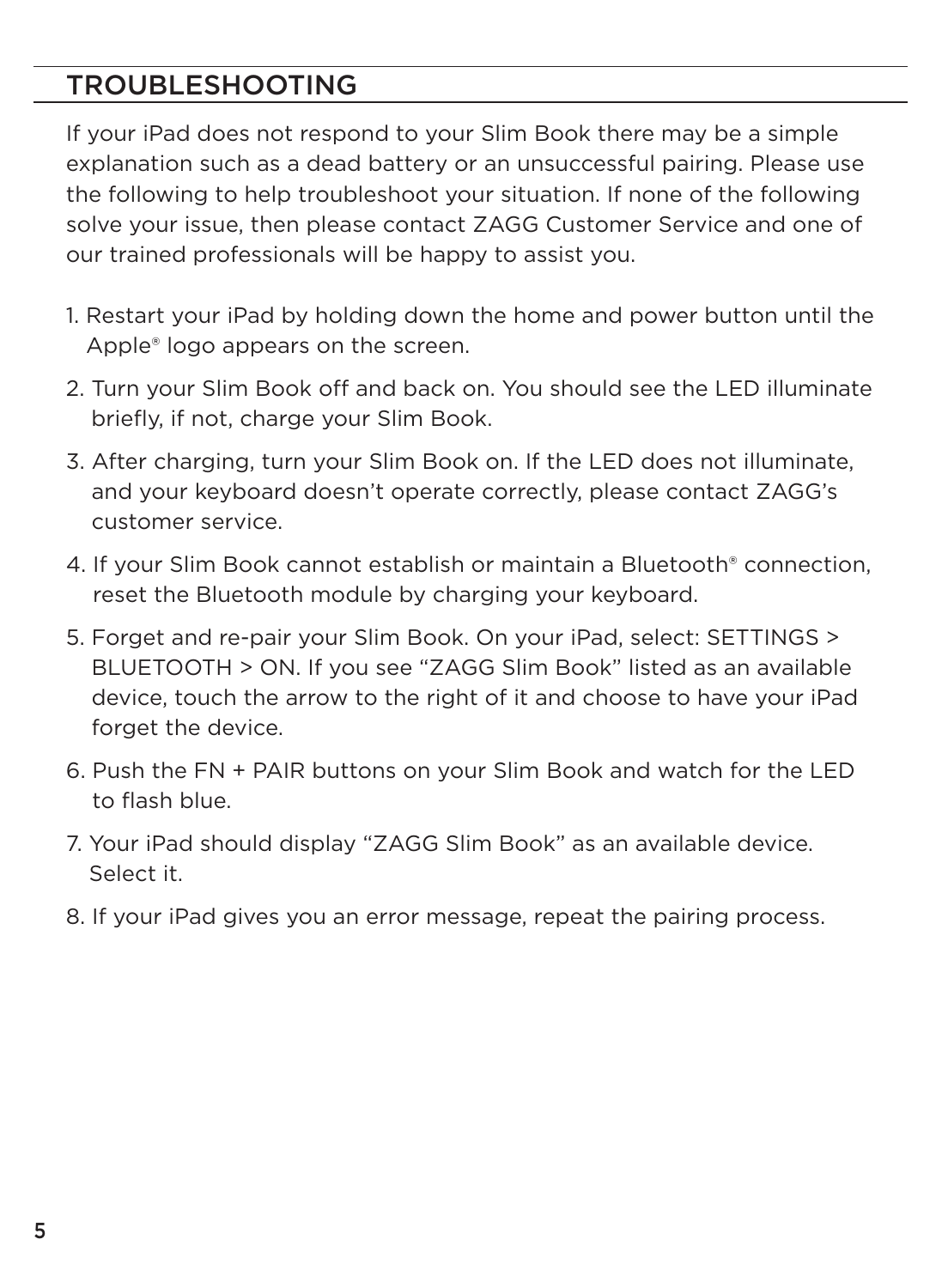For more help please see our FAQ section at: www.zagg.com/faq

To reach a trained customer service representative, please use one of the following: ZAGG.com/support/contact.php | questions@zagg.com 1-800-700-ZAGG [9244] | 00-1-801-839-3906 for international customers

For unparalleled scratch protection for your iPad, we recommend ZAGG's InvisibleShield®.

©2005 - 2014 ZAGG Inc All Rights Reserved. PATENT PENDING | NASDAQ: ZAGG | MADE IN CHINA iPad®, iPad Mini™ and Apple® are trademarks or registered trademarks of Apple, Inc. Bluetooth® is a trademark of Bluetooth SIG, Inc. ZAGG®, InvisibleShield®, and ZAGG Slim Book are trademarks or registered trademarks of ZAGG Inc.

Changes or modifications not expressly approved by the party responsible for compliance could void the user's authority to operate the equipment.

This equipment has been tested and found to comply with the limits for a Class B digital device, pursuant to Part 15 of the FCC Rules. These limits are designed to provide reasonable protection against harmful interference in a residential installation. This equipment generates, uses and can radiate radio frequency energy and, if not installed and used in accordance with the instructions, may cause harmful interference to radio communications. However, there is no guarantee that interference will not occur in a particular installation.

If this equipment does cause harmful interference to radio or television reception, which can be determined by turning the equipment off and on, the user is encouraged to try to correct the interference by one or more of the following measures:

- Reorient or relocate the receiving antenna.
- Increase the separation between the equipment and receiver.
- Connect the equipment into an outlet on a circuit different from that to which the receiver is connected.
- Consult the dealer or an experienced radio/TV technician for help.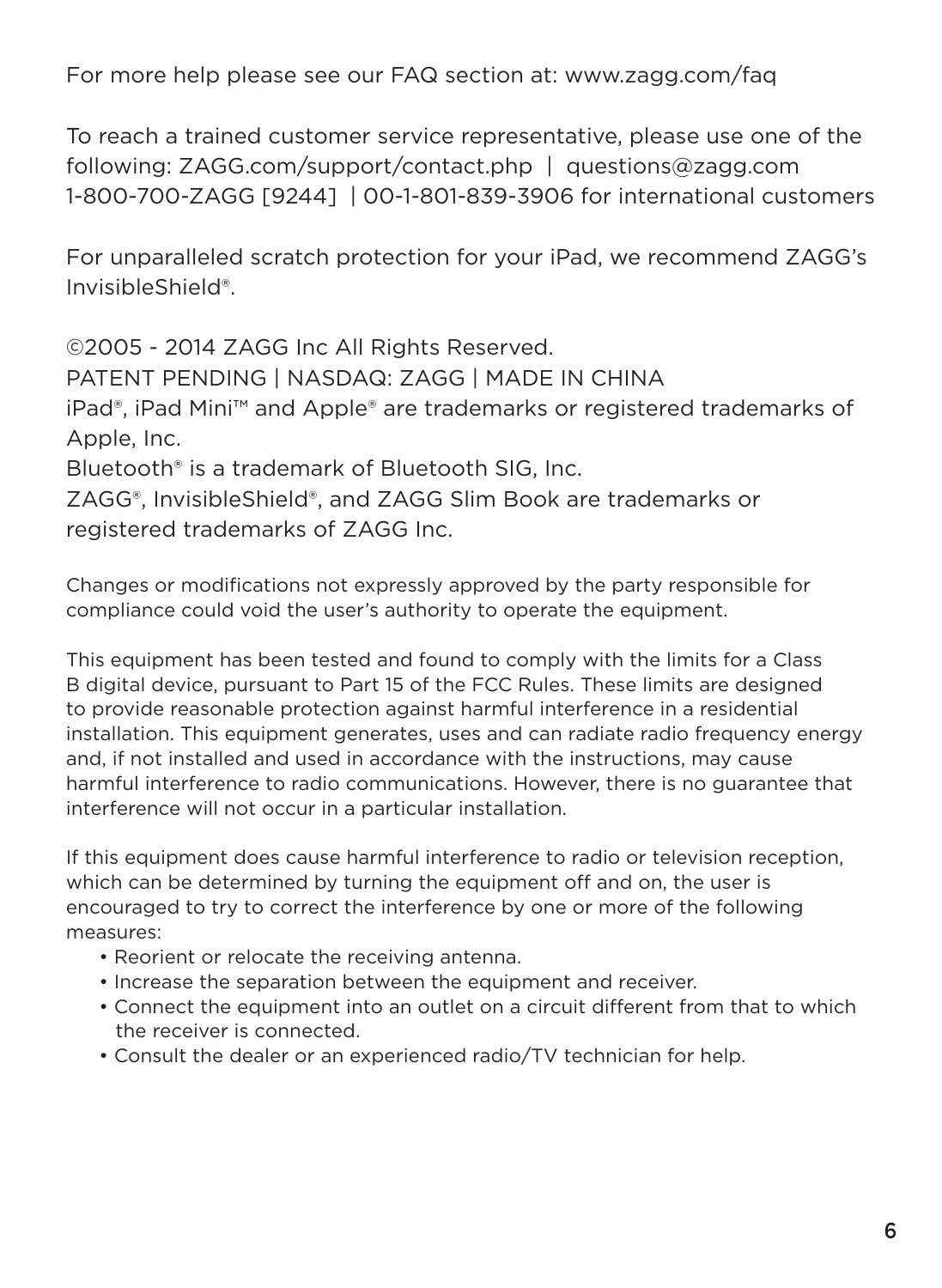# **AWARNING**

#### **Please read the precautions and operation information before using your keyboard or any accessories that accompany it. Retain this information for future use.**

- 1. Health Warning: Take frequent breaks when using your keyboard. If you experience any discomfort, pain, tingling, numbness or burning in your neck, shoulders, arms, wrists, hands or any other part of the body, stop using your keyboard and consult a physician.
- 2. Use only micro-USB chargers in connection with your keyboard.
- 3. Do not attempt to service your keyboard.
- 4. Do not disassemble or attempt to disassemble your keyboard.
- 5. Do not crush or puncture the keyboard.
- 6. Do not immerse your keyboard in water.
- 7. Do not put your keyboard in contact with water or other liquids as they could cause a short circuit, fire, or electric shock which could result in serious injury, death or property damage.
- 8. Do not use liquid or aerosol cleaners or solvents on or near your keyboard. Clean only with a soft, dry cloth. Disconnect any cords before cleaning the keyboard.
- 9. Do not use your keyboard while operating a motorized vehicle, including automobile, boat or airplane. Doing so could put you and others at risk of serious injury, death or property damage.
- 10. Do not use or place your keyboard near any heat sources including, but not limited to, radiators, heat registers, stoves, other appliances, campfires or barbeque grills.
- 11. To reduce the risk of fire or electric shock, wire or connect your keyboard to products only in the manner instructed in the documentation supplied herewith. Do not attempt to modify or adjust any ports. Any improper connections or adjustments may cause damage.
- 12. When you are ready to discard your keyboard, recycle your keyboard in a manner consistent with electronic recycling requirements or recommendations in your geographic area.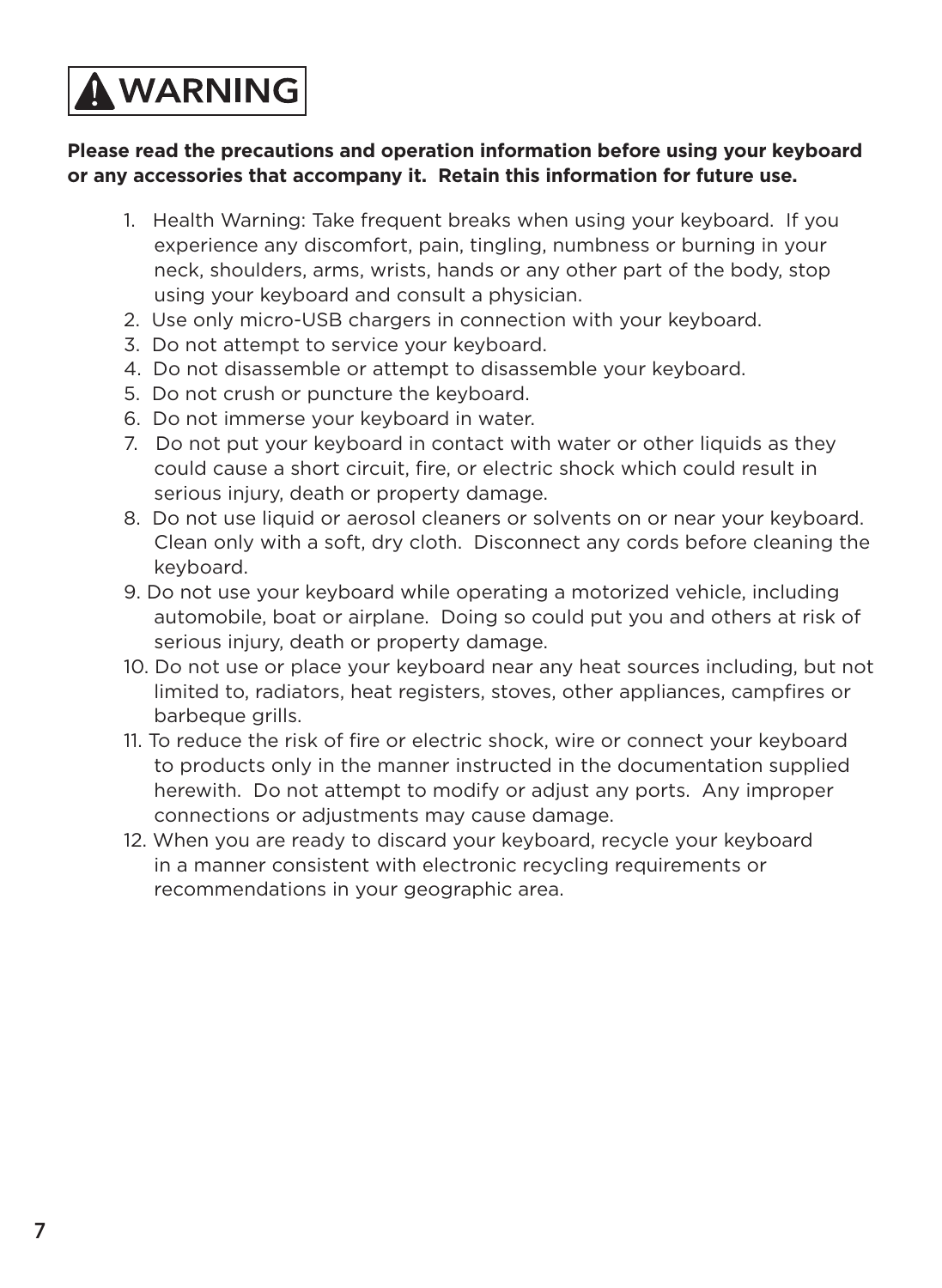

## **AMISE EN GARDE**

#### **Veuillez consultez les importantes informations sur la santé et la sécurité à la page 7 avant d'utiliser ce produit.**

#### \*ENREGISTREMENT DE LA GARANTIE

Votre ZAGG® Slim Book est livré avec une garantie d'un an du fabricant. Pour activer la garantie, vous devez enregistrer votre Slim Book et garder votre reçu d'achat. Si vous avez acheté votre ZAGG Slim Book de ZAGG.com, ZAGG l'a déjà enregistré et a une copie de votre preuve d'achat.

BESOIN D'AIDE SUPPLÉMENTAIRE ? VEUILLEZ CONSULTER NOTRE SECTION FAQ À : www.ZAGG.com/faq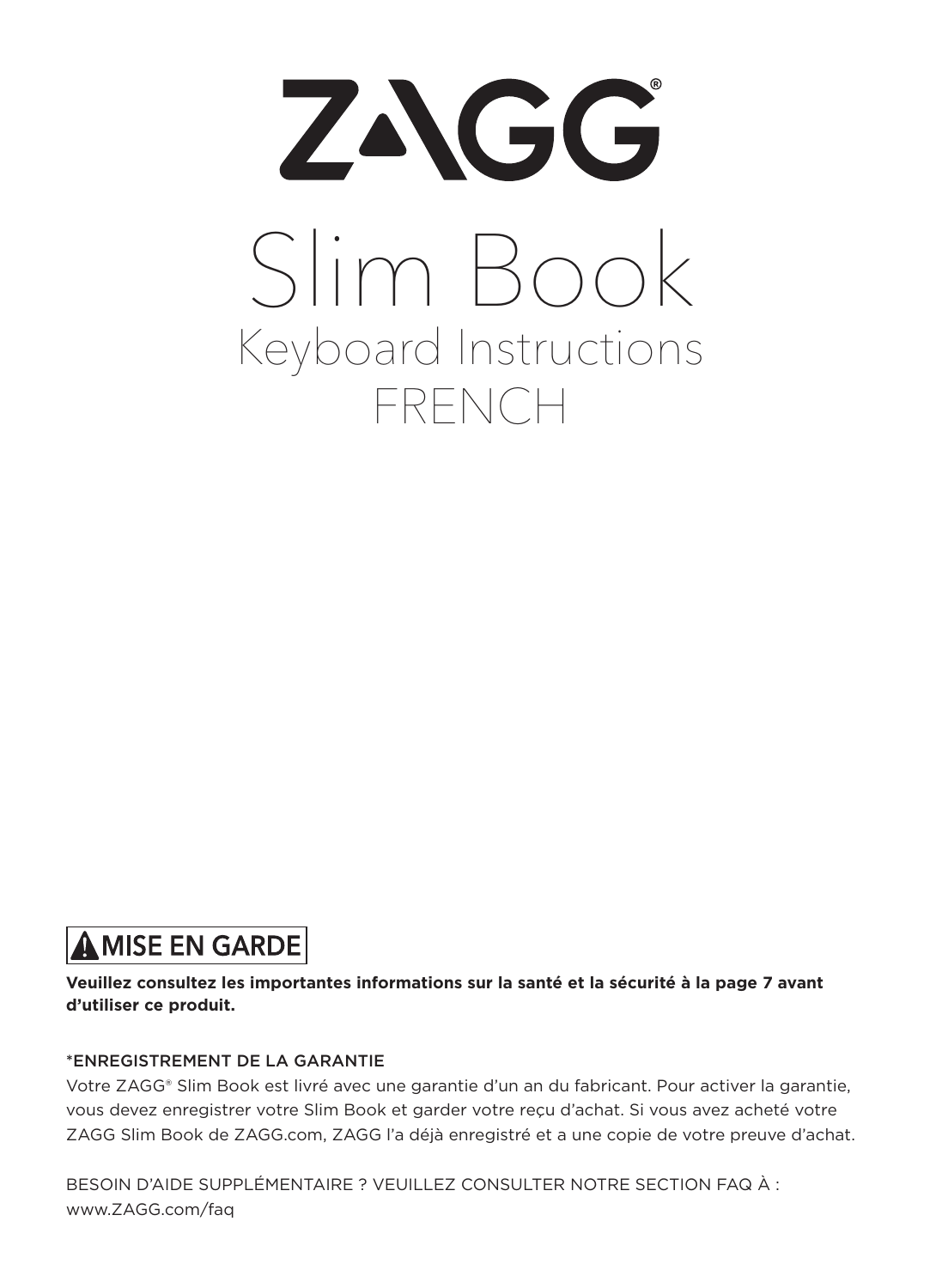## INSÉRER/RETIRER VOTRE iPad®

Pour insérer votre iPad® dans le Slim Book, ouvrez l'étui du Slim Book et séparez-le du clavier (pour ce faire, tirez l'étui vers le haut en l'éloignant du clavier). Ensuite, alignez votre iPad sur les trous de l'étui. Assurez-vous que le trou de la caméra ainsi que l'ouverture pour le câble Lightning sont alignés correctement. Lorsque tout est aligné, insérez la moitié inférieure de votre iPad dans le couvercle et appliquez une légère pression pour bien l'insérer. Enclenchez la moitié supérieure de votre iPad dans le couvercle. Vérifiez tous les coins pour vous assurer qu'ils sont correctement positionnés.

Lorsque votre iPad est sécurisé dans l'étui, vous pouvez le rattacher à votre clavier en le plaçant dans le support magnétique. Des aimants puissants le fixeront solidement en place, mais vous permettront également de le retirer quand vous le voudrez.

Pour retirer facilement votre iPad, saisissez le haut du couvercle du Slim Book au milieu et appuyez légèrement sur l'arrière de votre iPad. Saisissez le côté exposé de votre iPad et tirez/soulevez pour l'extraire du Slim Book.







## MISE SOUS TENSION ET HORS TENSION

Pour activer votre Slim Book, appuyez sur le bouton Power. Un voyant LED vert sur la touche de la batterie s'allumera brièvement lorsque le clavier se mettra en fonction. Pour désactiver votre Slim Book, appuyez et maintenez enfoncée la touche Power pendant 3 secondes. Un voyant LED rouge clignotera indiquant que votre Slim Book est éteint.



1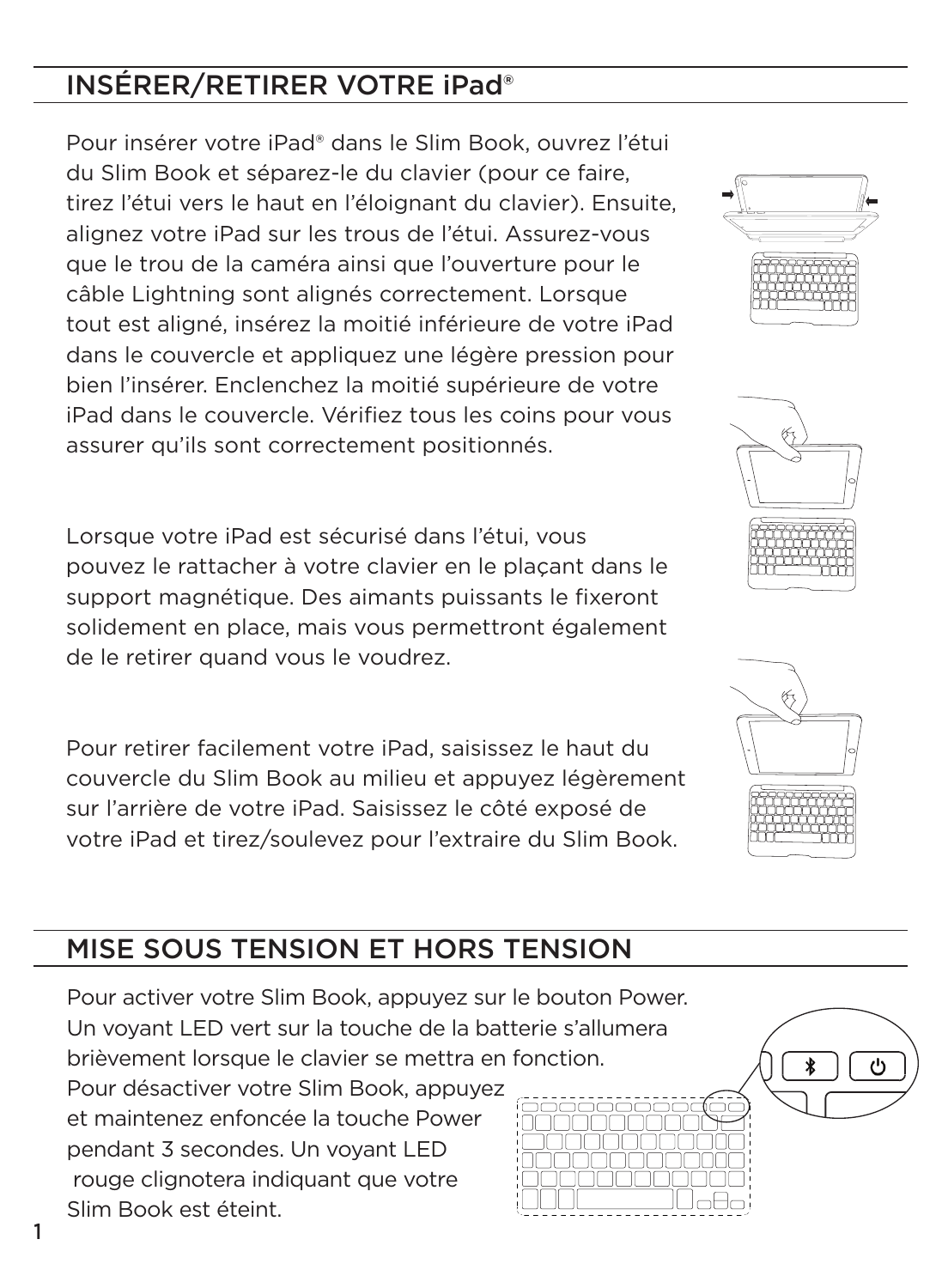2

## DÉCONNEXION DE VOTRE CLAVIER

Votre Slim Book est équipé d'un étui qui protège votre iPad même si votre clavier est déconnecté. Si vous souhaitez utiliser l'étui sans le clavier, vous pouvez le déconnecter des trois manières suivantes.

- 1. Appuyez sur le bouton Hide/Show du clavier. Ce bouton vous permet de désactiver le clavier et d'utiliser le clavier à l'écran de votre iPad. Appuyez à nouveau sur le bouton Hide/Show du clavier lorsque vous souhaitez utiliser le clavier du Slim Book.
- 2. Éteignez la connexion Bluetooth de votre iPad.
- 3. Éteignez le clavier de votre Slim Book.

#### COUPLAGE DE VOTRE ZAGG SLIM BOOK

Coupler votre Slim Book avec votre iPad est facile. Il ne devrait être couplé qu'une fois, à l'aide des instructions suivantes. Si la connexion entre votre iPad et le Slim Book se perd, il suffit de répéter ces étapes.

- 1. Sur votre iPad, sélectionnez : PARAMÈTRES > BLUETOOTH > ON.
- 2. Appuyez et maintenez enfoncé le bouton Bluetooth pendant trois secondes. Un voyant LED bleu sous la touche Power clignotera jusqu'à ce que votre Slim Book et iPad soient couplés.
- 3. Votre iPad affichera « ZAGG Slim Book » comme un périphérique disponible. Sélectionnez cette option pour terminer le couplage.

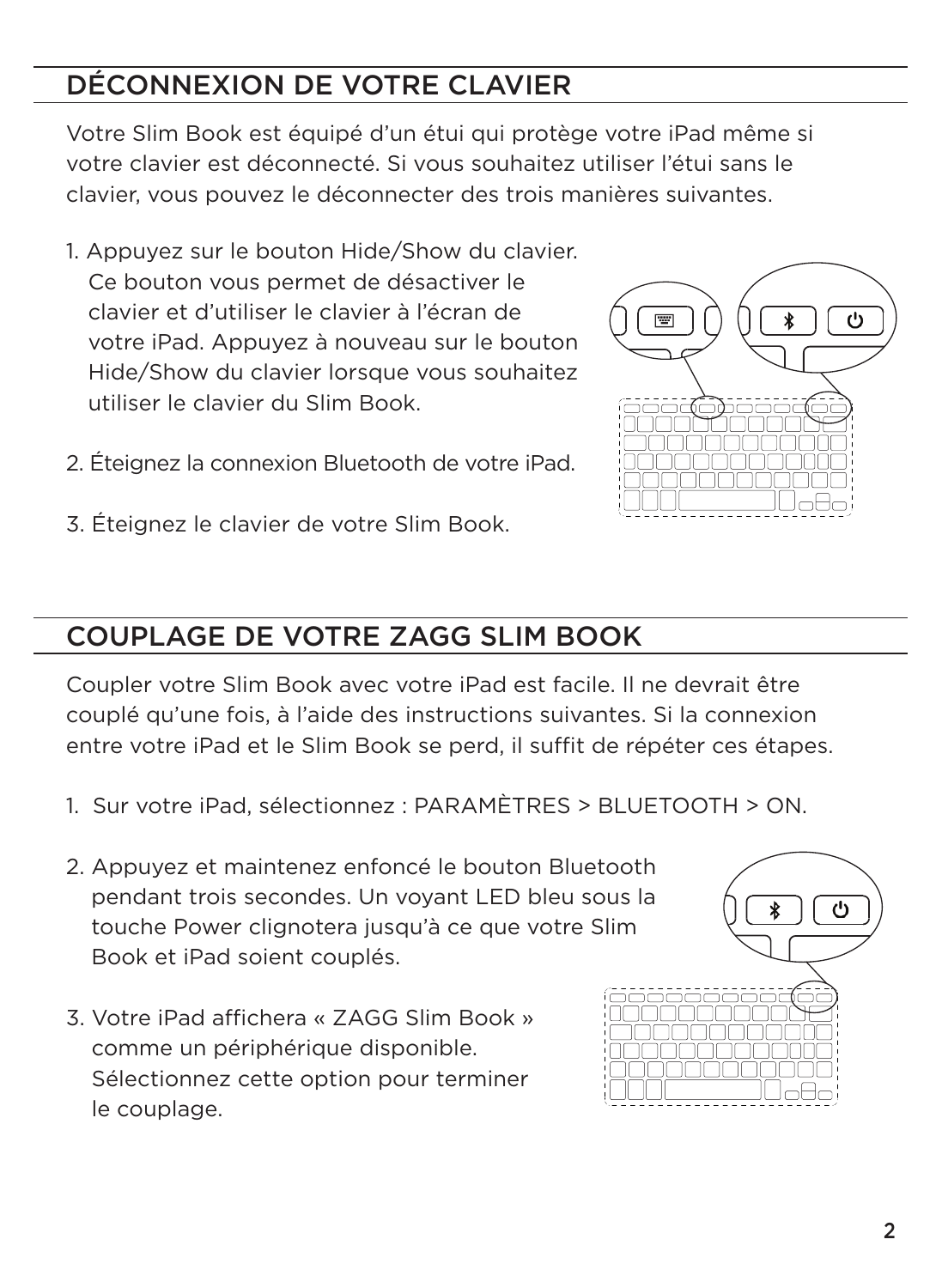#### CHARGEMENT

Votre Slim Book dispose d'une puissante batterie au lithium-polymère qui dure jusqu'à deux ans en utilisation normale entre les charges\*. Il est livré avec un câble de recharge que vous pouvez utiliser pour charger votre clavier rapidement et facilement. Pour charger votre Slim Book, il vous suffit de suivre ces étapes :

- 1. Branchez le connecteur micro USB dans le port de charge. Ĵ
- 2. Branchez le connecteur USB dans une prise USB 5 V. Ī
- 3. Le voyant LED rouge situé sous le bouton Power s'allumera pour indiquer que le Slim Book est en cours de charge. Attendez que ce voyant s'éteigne, indiquant une charge complète. Une recharge complète de votre Slim Book prendra habituellement entre deux et quatre heures.
- 4. Retirez le connecteur micro USB et profitez de votre Slim Book jusqu'à deux ans avant que vous n'ayez besoin de le recharger.

 *\*L'utilisation normale est d'environ une heure d'utilisation par jour sans la fonction de rétroéclairage. L'utilisation de la fonction rétroéclairage affectera la durée de vie de la batterie et peut nécessiter des charges plus fréquentes.*



#### AUTONOMIE DE LA BATTERIE

Comme mentionné, le Slim Book dispose d'une batterie rechargeable puissante, qui dure jusqu'à deux ans entre les charges. Pour vérifier la charge restante de la batterie de votre Slim Book, appuyez sur la touche de la batterie. Le voyant LED clignotera de l'une des trois façons suivantes.

- 1. Trois clignotements verts indiquent 50 % ou plus de charge restante.
- 2. Trois clignotements jaunes indiquent entre 25 % et 49 % de charge restante.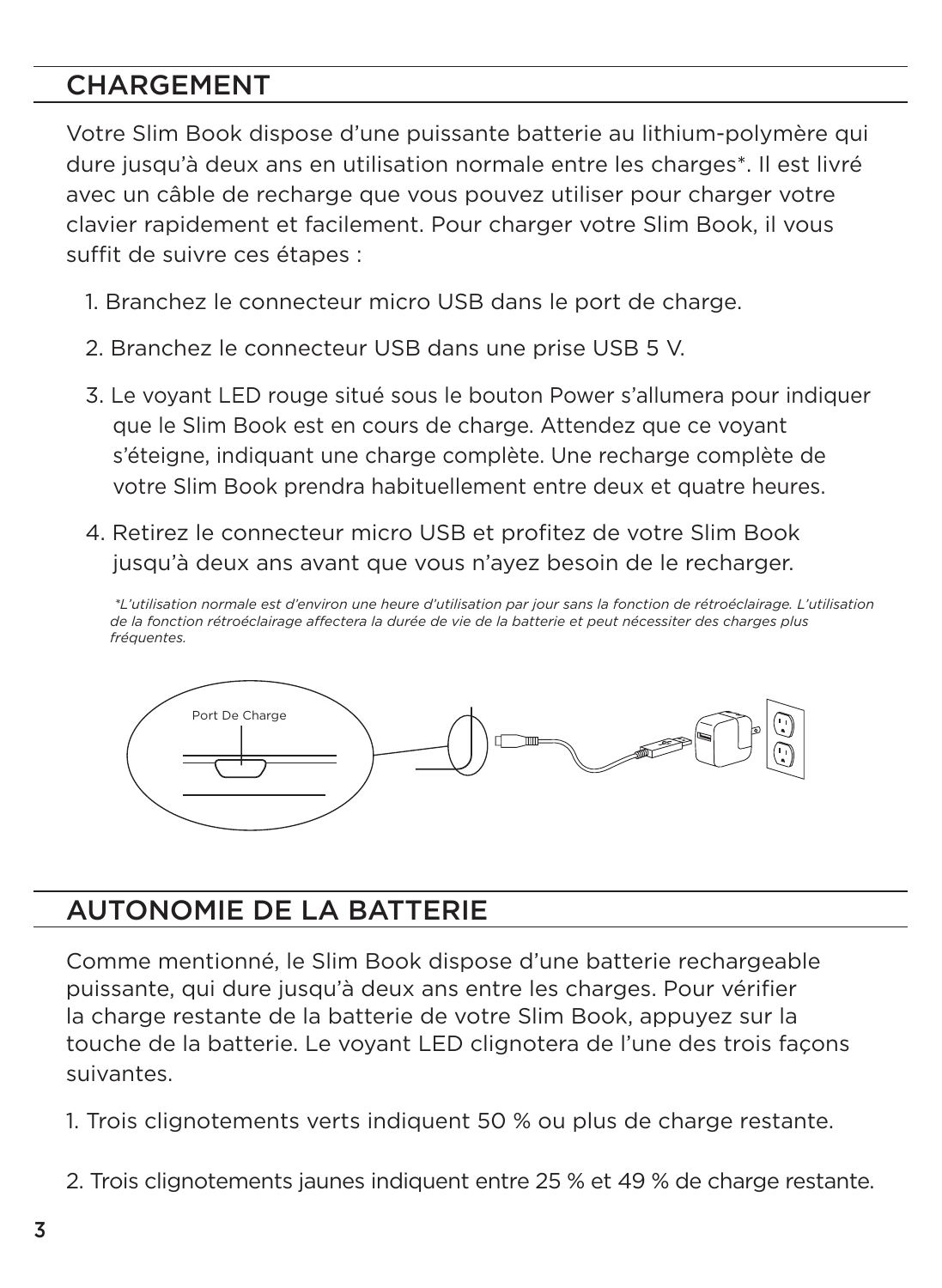3. Trois clignotements rouges indiquent moins de 25 % de charge restante. Lorsque votre Slim Book atteint un niveau de charge critique, le voyant LED rouge clignotera une fois toutes les trois minutes.

Pour aider à préserver la durée de vie de la batterie, votre Slim Book passera en mode veille s'il est resté allumé et n'a pas été utilisé pendant plusieurs minutes. Pour réveiller votre Slim Book, appuyez sur n'importe quelle touche. La batterie du Slim Book n'a pas de mémoire, et peut être chargée chaque fois que vous le souhaitez.

#### TOUCHES DE FONCTIONS SPÉCIALES

Votre clavier Slim Book a été conçu avec les touches de fonctions spéciales suivantes, dans le but de vous donner plus de contrôle sur votre iPad.

- n. **ACCUEIL** – Affiche l'écran d'accueil de votre iPad.
- Α. **VÉROUILLAGE –** Active et désactive le mode veille de votre iPad.
- **MASQUER/AFFICHER CLAVIER** Masque ou affiche le clavier à l'écran de votre iPad. **Section**
- 冒 **FN + MASQUER/AFFICHER CLAVIER (iPAD MINI SEULEMENT) –** Masque ou affiche le clavier à l'écran de votre iPad.
- **PISTE PRÉCÉDENTE** Passe à la piste précédente sur votre liste de  $\blacktriangleleft$ lecture choisie.
- **LECTURE/PAUSE** Démarre ou met en pause votre liste de lecture actuelle. ы.
- ы. **PISTE SUIVANTE –** Passe à la piste suivante sur votre liste de lecture choisie.
- **SOURDINE** Désactive le son de votre iPad.  $\blacktriangleleft$
- Q **RECHERCHE (POUR iPAD MINI UTILISEZ FN + SEARCH) –** Ouvre la fonction de recherche de votre iPad.
- 0 **SIRI –** Ouvre Siri.
- $\ast$ **BLUETOOTH –** Appuyez et maintenez enfoncé pendant trois secondes pour coupler.
- **ALIMENTATION** Éteins et allume votre clavier Slim Book.
- $\blacksquare$ **VOLUME FAIBLE –** Diminue le volume de votre iPad.
- $\langle \langle \rangle \rangle$ **VOLUME FORT –** Augmente le volume de votre iPad.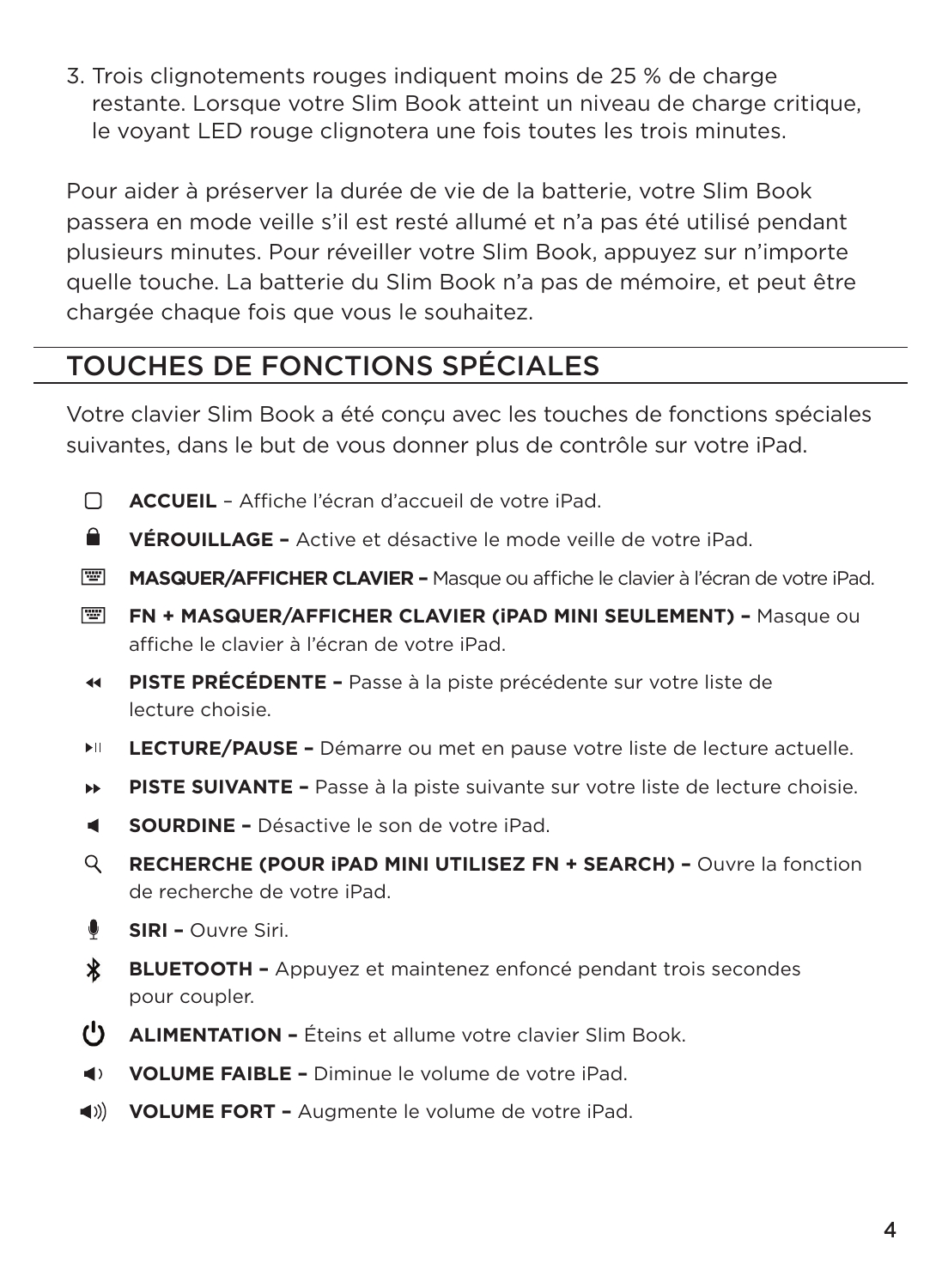**VERROUILLAGE DES MAJUSCULES –** Active la fonction Verrouillage des majuscules. Lorsque le verrouillage des majuscules est activé, un témoin bleu restera allumé jusqu'à ce qu'il soit éteint. Pour déverrouiller le verrouillage des majuscules, il suffit d'appuyer sur Caps à nouveau.



- **FN + SYMBOLE DE LA BATTERIE** Indique la vie restante de la batterie.
- **FIM + SYMBOLE DE RÉTROÉCLAIRAGE –** Active la fonction rétroéclairage de votre Slim Book. Appuyez une fois sur cette touche pour activer le rétroéclairage, appuyez une seconde fois pour le désactiver.

*REMARQUE : Le rétroéclairage s'éteindra automatiquement après quelques secondes s'il n'est pas utilisé. Recommencez à taper pour l'activer.*

#### DÉPANNAGE

Si votre iPad ne répond pas à votre Slim Book, il peut y avoir une explication simple comme une décharge de la batterie ou un échec du couplage. Veuillez utiliser les suggestions suivantes pour vous aider à résoudre votre situation. Si aucune des suggestions suivantes ne résout votre problème, veuillez contacter le service à la clientèle de ZAGG, et l'un de nos professionnels qualifiés sera heureux de vous aider.

- 1. Redémarrez votre iPad en maintenant les boutons home et power jusqu'à ce que le logo Apple® s'affiche sur l'écran.
- 2. Mettez votre Slim Book hors tension et rallumez-le. Vous devriez voir le voyant LED s'allumer brièvement; si ce n'est pas le cas, chargez votre Slim Book.
- 3. Après la charge, allumez votre Slim Book. Si le voyant LED ne s'allume pas, et si votre clavier ne fonctionne pas correctement, veuillez contacter le service à la clientèle de ZAGG.
- 4. Si votre Slim Book ne peut établir ou maintenir une connexion Bluetooth®, réinitialisez le module Bluetooth en chargeant votre clavier.
- 5. Oubliez et recouplez votre Slim Book. Sur votre iPad, sélectionnez : PARAMÈTRES > BLUETOOTH > ON.Si vous voyez le « ZAGG Slim Book » répertorié comme un périphérique disponible, appuyez sur la flèche à sa droite et faites en sorte que votre iPad oublie le périphérique.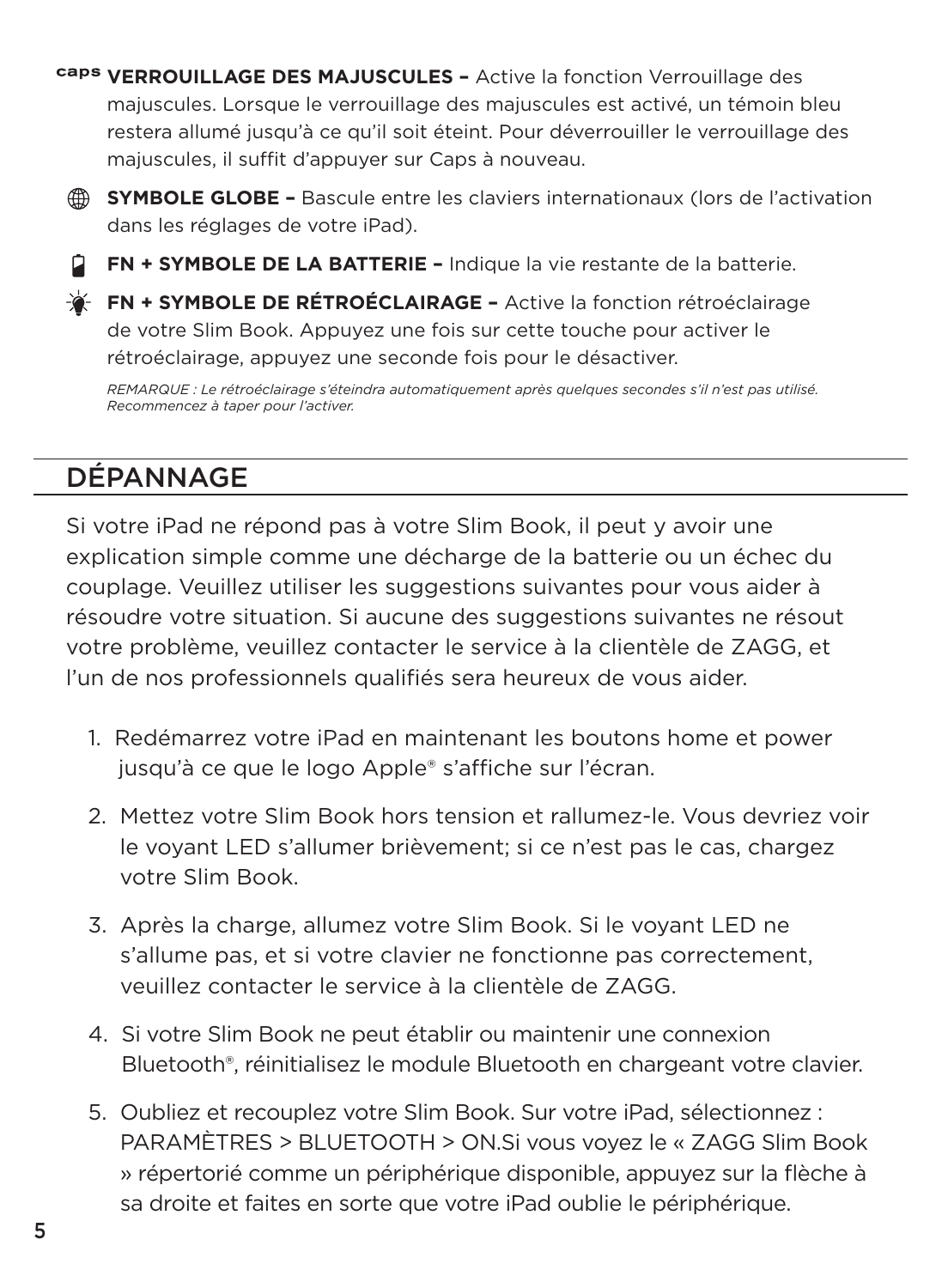- 6. Appuyez sur les boutons FN + PAIR de votre Slim Book et vérifiez que le voyant LED clignote en bleu.
- 7. Votre iPad doit afficher « ZAGG Slim Book » comme un périphérique disponible. Sélectionnez-le.
- 8. Si votre iPad vous donne un message d'erreur, répétez le processus de couplage.

Pour obtenir plus d'aide, veuillez visiter notre section FAQ à l'adresse : www.zagg.com/faq

Pour joindre un représentant au service à la clientèle qualifié, veuillez utiliser l'une des options suivantes :

ZAGG.com/support/contact.php | questions@zagg.com 1-800-700-ZAGG [9244] | 00-1-801-839-3906 pour les clients internationaux

Pour une protection anti-rayure inégalée pour votre iPad, nous vous recommandons InvisibleShield® de ZAGG.

© 2005 - 2014 ZAGG Inc. Tous droits réservés. EN ATTENTE DE BREVET | NASDAQ : ZAGG | FABRIQUÉ EN CHINE iPad® et Apple® sont des marques déposées de Apple, Inc. Bluetooth® est une marque de Bluetooth SIG, Inc. ZAGG®, InvisibleShield®, et ZAGG Slim Book sont des marques ou des marques déposées de ZAGG Inc.

Les changements ou modifications non expressément approuvés par la partie responsable de la conformité pourraient annuler l'autorité de l'utilisateur à utiliser l'équipement.

Cet équipement a été testé et trouvé conforme aux limites pour un appareil numérique de classe B, conformément à la partie 15 des règles de la FCC. Ces limites sont conçues pour fournir une protection raisonnable contre les interférences nuisibles dans une installation résidentielle. Cet équipement génère, utilise et peut émettre une énergie de radiofréquence et, s'il n'est pas installé et utilisé conformément aux instructions, peut causer des interférences nuisibles aux communications radio. Cependant, il n'existe aucune garantie que des interférences ne se produiront pas dans une installation particulière.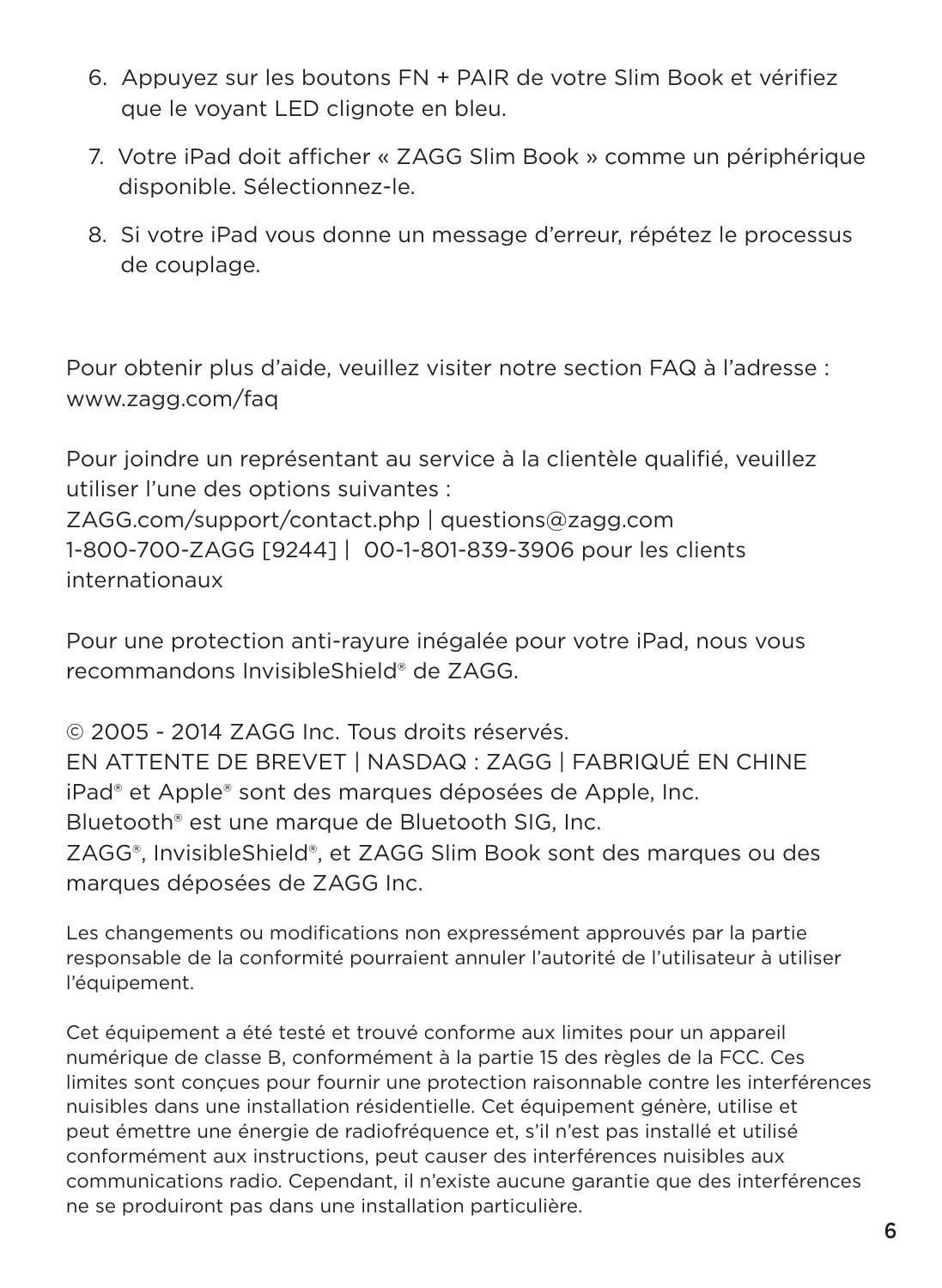Si cet équipement provoque des interférences nuisibles à la réception radio ou télévision, ce qui peut être déterminé en mettant l'équipement sous tension et hors tension, l'utilisateur est encouragé à essayer de corriger l'interférence par une ou plusieurs des mesures suivantes :

- Réorienter ou déplacer l'antenne de réception.
- Augmenter la distance entre l'équipement et le récepteur.
- Connecter l'équipement à une sortie sur un circuit différent de celui sur lequel le récepteur est branché.
- Consulter le revendeur ou un technicien radio/TV expérimenté pour de l'aide supplémentaire.

# A MISE EN GARDE

#### **Veuillez lire les précautions et les informations concernant le fonctionnement avant d'utiliser votre clavier ou tout autre accessoire qui l'accompagne. Conservez ces informations pour une utilisation ultérieure.**

- 1. Mises en garde concernant la santé : faites régulièrement des pauses lorsque vous utilisez votre clavier. Si vous ressentez des gênes, des douleurs, des picotements, des engourdissements ou des brûlures au niveau du cou, des épaules, des bras, des poignées, des mains ou de toute autre partie du corps, arrêtez d'utiliser votre clavier et consultez un médecin.
- 2. Utilisez uniquement des chargeurs micro-USB avec votre clavier.
- 3. N'essayez pas de réparer votre clavier.
- 4. Ne démontez pas ou n'essayez pas de démonter votre clavier.
- 5. N'écrasez pas ou ne perforez pas le clavier.
- 6. N'immergez pas votre clavier dans l'eau.
- 7. Évitez de verser de l'eau ou d'autres liquides sur votre clavier ce qui pourraient causer un court-circuit, un incendie ou une décharge électrique et entraîner une blessure grave, la mort ou des dommages matériels.
- 8. N'utilisez pas de nettoyants ou de solvants liquides ou sous forme d'aérosols sur ou à proximité de votre clavier. Nettoyez seulement à l'aide d'un chiffon doux humide. Débranchez le câble avant de nettoyer le clavier.
- 9. N'utilisez pas votre clavier lors de la conduite d'un véhicule motorisé notamment une voiture, un bateau ou un avion au risque de mettre en péril votre vie et celle d'autres personnes et d'entraîner des blessures graves, la mort ou des dommages matériels.
- 10. N'utilisez pas ou ne placez pas votre clavier à proximité de sources de chaleur notamment, mais pas seulement, de radiateurs, de bouches de chaleur, de poêles, d'autres appareils, de feux de camp ou de barbecues.
- 11. Afin de réduire le risque d'incendie ou de décharge électrique, raccordez ou branchez votre clavier sur les produits de la manière indiquée dans la documentation fournie uniquement. Ne tentez pas de modifier ou de régler les ports. Toutes connexions ou réglages incorrects peuvent causer des dommages.
- 12. Lorsque vous souhaitez jeter votre clavier, recyclez-le en fonction des normes ou des recommandations de recyclage de produits électroniques en vigueur dans votre région.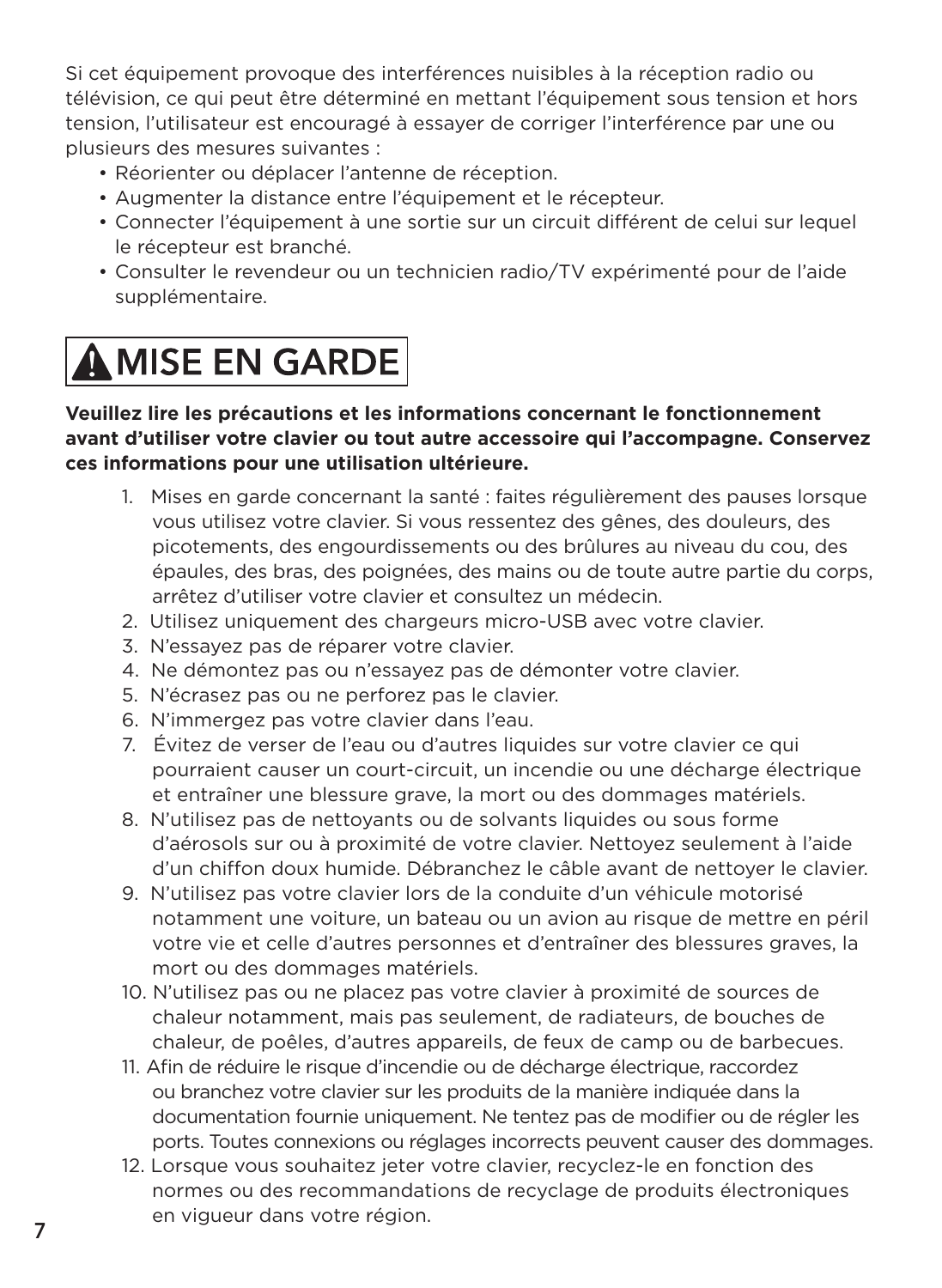

## **A ADVERTENCIA**

#### **Consulte la información importante sobre la sanidad y seguridad en la página 7 antes de usar este producto.**

#### \*REGISTRO DE GARANTÍA

Su ZAGG® Slim Book viene con una garantía de fábrica de un año. Con el fin de activar la garantía, usted debe registrar su Slim Book, así como guardar su recibo de compra. Si usted compró su ZAGG Slim Book desde el sitio ZAGG.com, ZAGG® ya lo ha registrado y tiene una copia de su comprobante de compra.

¿NECESITA MÁS AYUDA? POR FAVOR CONSULTE NUESTRA SECCIÓN DE PREGUNTAS FRECUENTES EN: www.ZAGG.com/faq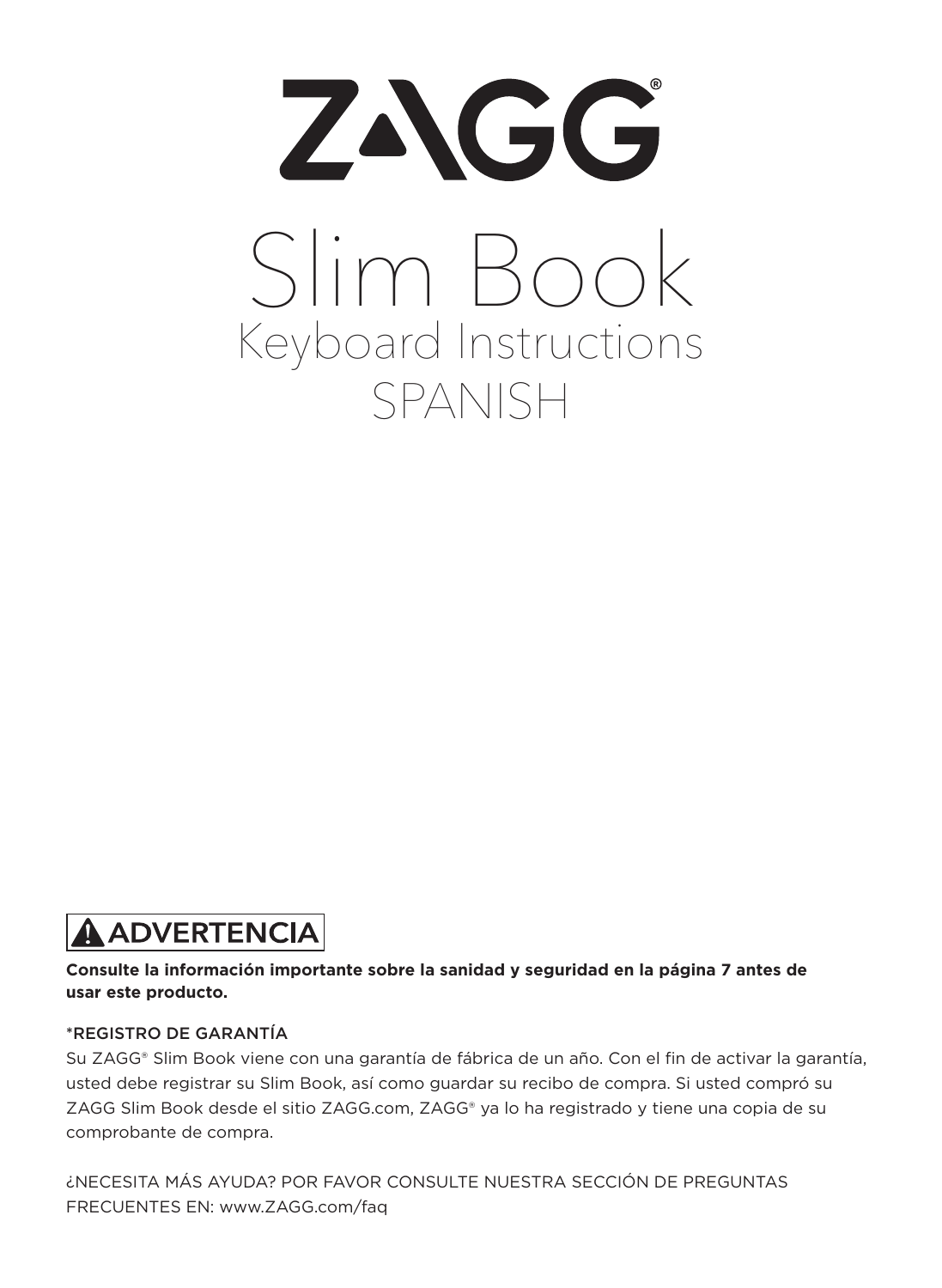## INSERTAR / EXTRAER SU iPad®

Para insertar su iPad®en el Slim Book abra el estuche del Book y retírelo del teclado (para ello tire del estuche hacia arriba y retírelo del teclado). Luego, alinee su iPad con los agujeros del estuche. Asegúrese de que el agujero de la cámara está alineado adecuadamente, así como la apertura para el cable de Iluminación. Cuando todo esté alineado, ajuste la mitad inferior de su iPad en el estuche y aplique presión ligeramente para asegurarse de que esté ajustado correctamente. Encaje la mitad superior de su iPad en el estuche. Revise todos los bordes para asegurarse de que se hayan colocado correctamente.

Cuando su iPad esté asegurado en el estuche, puede conectarlo al teclado colocándolo en el soporte magnético. Los potentes imanes lo mantendrán seguro en su lugar, y también le permitirán remover su iPad en cualquier momento que usted lo necesite.

Para quitar fácilmente su iPad, simplemente tome la parte superior del estuche del Slim Book en el centro y aplique una ligera presión en la parte posterior de su iPad. Tome su iPad por el lado expuesto y levante/ arranque del Slim Book.

#### ENCENDER Y APAGAR

Para encender el Slim Book, presione el botón de Encendido. Un indicador LED verde en la tecla de la batería se iluminará brevemente mientras se enciende el teclado. Para apagar

el Slim Book, presione y mantenga presionado el botón de Encendido durante tres segundos. Un indicador LED rojo parpadeará, indicando que su Slim Book se ha apagado.









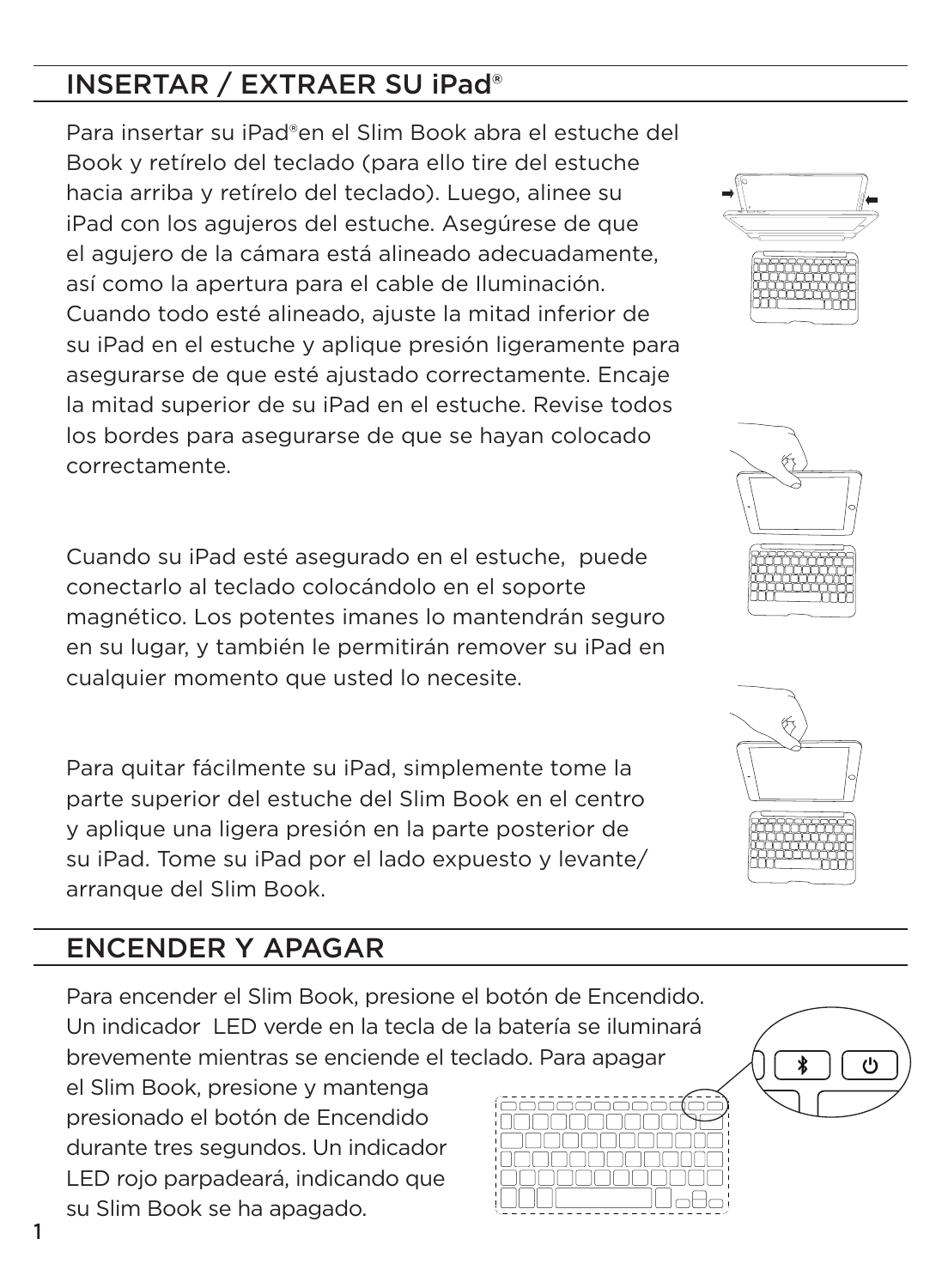#### DESCONECTAR EL TECLADO

Su Slim Book cuenta con un estuche que protege su iPad, incluso cuando no está conectado al teclado. Cuando usted desee utilizar el estuche sin el teclado, hay tres formas en que puede desconectar el teclado.

- 1. Presione el botón Mostrar/Ocultar del Teclado. Al presionar este botón, se desactivará el teclado y le permitirá utilizar el teclado de la pantalla de su iPad. Presione el botón Mostrar/Ocultar del Teclado de nuevo cuando esté listo para usar el teclado del Slim Book.
- 2. Apague la conexión Bluetooth de su iPad.
- 3. Apague el teclado de su Slim Book.

#### SINCRONIZAR EL ZAGG SLIM BOOK

Sincronizar su Slim Book con su iPad es fácil. Solo necesitará sincronizarse una vez, siguiendo estas direcciones. Si la conexión entre su iPad y Slim Book se llegara a perder, siga estos pasos.

- 1. En su iPad: seleccione: CONFIGURACIÓN> BLUETOOTH> ENCENDER.
- 2. Presione y mantenga pulsado el botón del Bluetooth durante tres segundos. Un indicador LED azul en el botón de Encendido parpadeará hasta que el Slim Book y el iPad están sincronizados.
- 3. Su iPad mostrará "ZAGG Slim Slim Book" como dispositivo disponible. Seleccione esta opción para completar la sincronización.



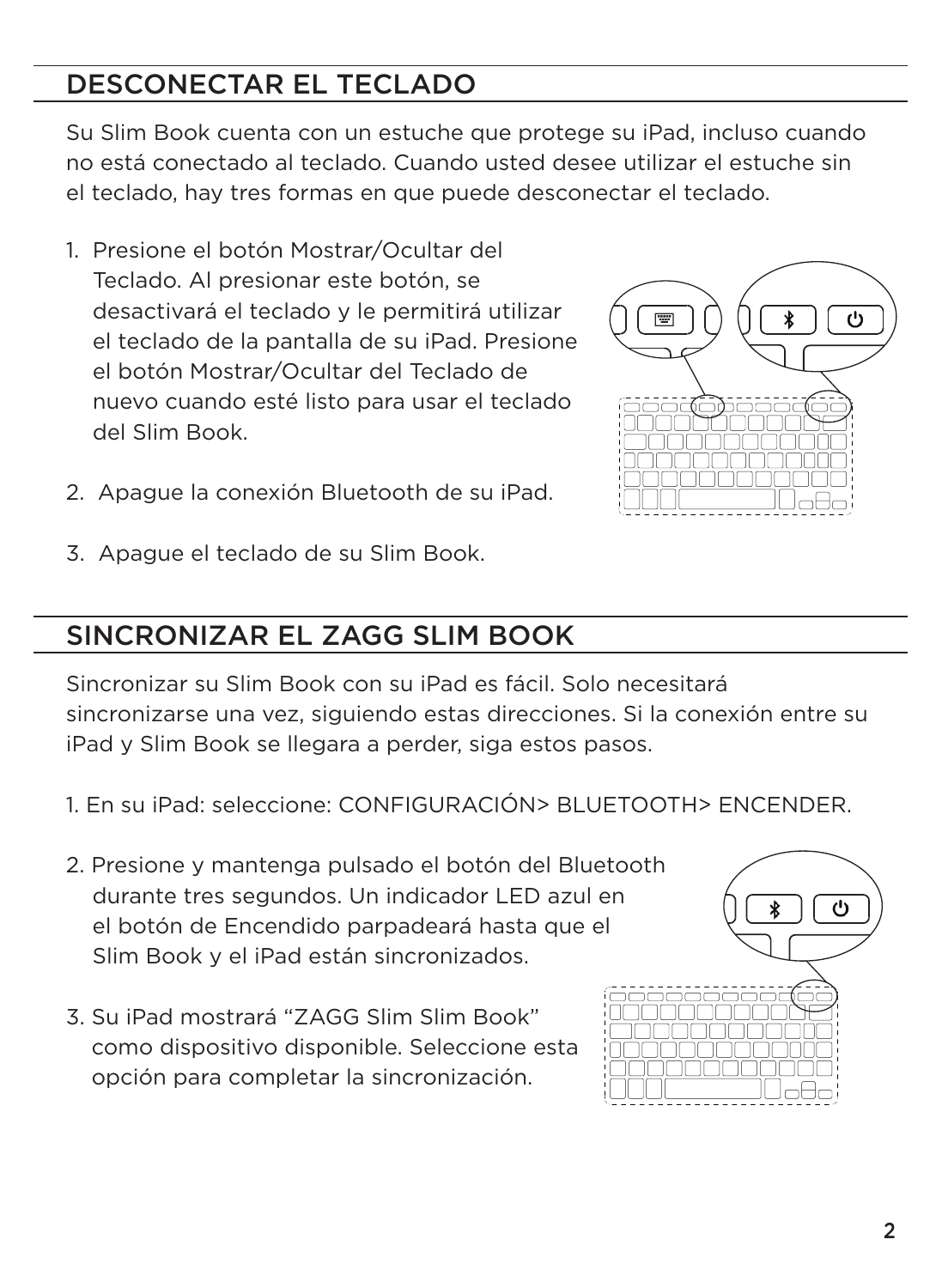#### CARGAR

Su Slim Book cuenta con una batería de polímero de litio de gran alcance que tiene una duración de hasta dos años de uso normal entre cargas\*. Viene con un cable de carga que usted puede utilizar para cargar el teclado de forma rápida y cómoda. Para cargar el Slim Book, siga estos pasos:

1. Conecte el micro conector USB en el puerto de carga.

2. Conecte el conector normal USB en cualquier puerto USB de 5V.

3. Un indicador LED rojo en el botón de encendido se iluminará para indicar que su Slim Book está cargando. Espere hasta que esta luz se apague, lo que indica una carga completa. Por lo general toma entre 2-4 horas cargar completamente su Slim Book.

4. Retire el micro conector USB y disfrute su Slim Book hasta por dos años antes de tener que cargarlo de nuevo.

*\* El uso normal es de aproximadamente una hora de uso diaria sin la función de luz de fondo. Usar la función de luz de fondo tendrá un impacto en la vida de la batería y requerirá cargar la batería con más frecuencia*



## DURACIÓN DE LA BATERÍA

Como se mencionó antes, el Slim Book cuenta con una potente batería recargable que dura hasta dos años, entre cargas. Para comprobar el nivel de batería restante de su Slim Book presione la tecla batería. El indicador LED parpadeará de una de estas tres maneras.

- 1. Tres flashes verdes indican 50% o más de batería restante.
- 2. Tres flashes amarillos indican entre 25%-49% de batería restante.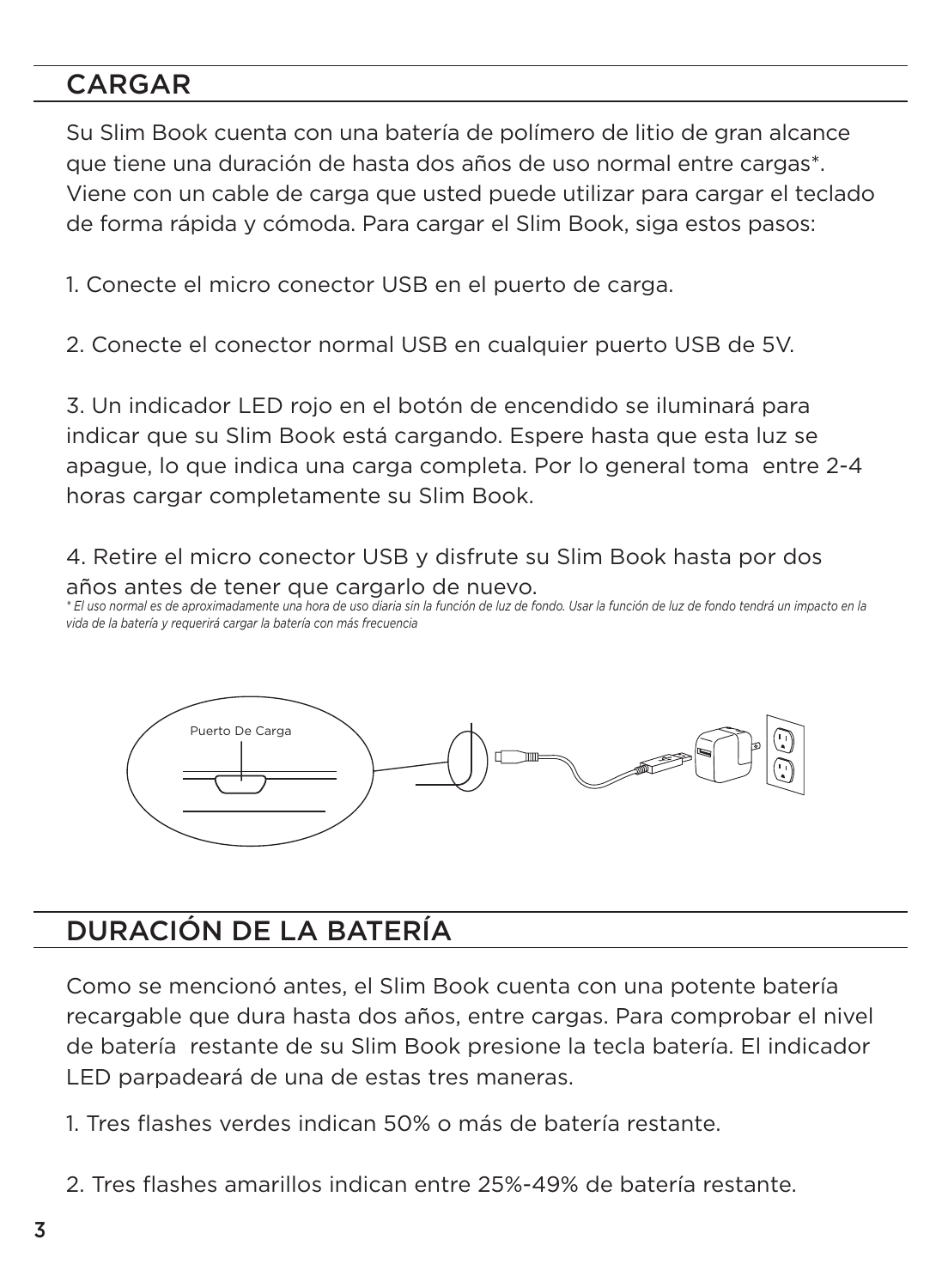3. Tres flashes rojos indican menos del 25% de batería restante. Cuando su Slim Book alcanza el nivel crítico de batería, el indicador LED rojo parpadeará una vez cada tres minutos.

Para ayudar a preservar la vida de la batería, el Slim Book entrará en el modo hibernación si se deja encendido y no se utiliza durante unos minutos. Para reactivar su Slim Book, pulse cualquier tecla. La batería del Slim Book no tiene memoria y se puede cargar cuando usted lo desee.

#### TECLAS DE FUNCIONES ESPECIALES

El teclado de su Slim Book ha sido diseñado con las siguientes teclas de función especiales para darle más control sobre su iPad.

- □ **INICIO -** Muestra la pantalla de inicio de su iPad.
- A ... **BLOQUEO -** Activa y desactiva el modo de hibernación de su iPad.
- **E OCULTAR / MOSTRAR TECLADO -** Oculta o muestra el teclado de pantalla de su iPad.
- **FN + OCULTAR / MOSTRAR TECLADO (SOLO PARA IPAD MINI)** Oculta o muestra el teclado de pantalla de su iPad.
- **PISTA ANTERIOR** Salta a la pista anterior en la lista de reproducción seleccionada.
- **PLAY / PAUSA** Inicia o detiene su lista de reproducción actual.
- **PISTA SIGUIENTE** Salta a la siguiente pista en la lista de reproducción bb. . seleccionada.
- **SILENCIO** Silencia el audio del iPad. ₫.
- $\mathsf Q$ **BUSCAR (PARA iPAD MINI USE FN + BUSCAR) -** Abre la función de búsqueda de su iPad.
- $\bullet$ **SIRI -** Abre Siri.
- $\ast$ **BLUETOOTH -** Presione y mantenga presionado durante tres segundos para sincronizar.
- **U ENCENDIDO -** Enciende y apaga el teclado de Slim Book.
- **BAJAR VOLUMEN** Disminuye el volumen de su iPad.  $\blacktriangleleft$
- **SUBIR VOLUMEN** Aumenta el volumen de su iPad.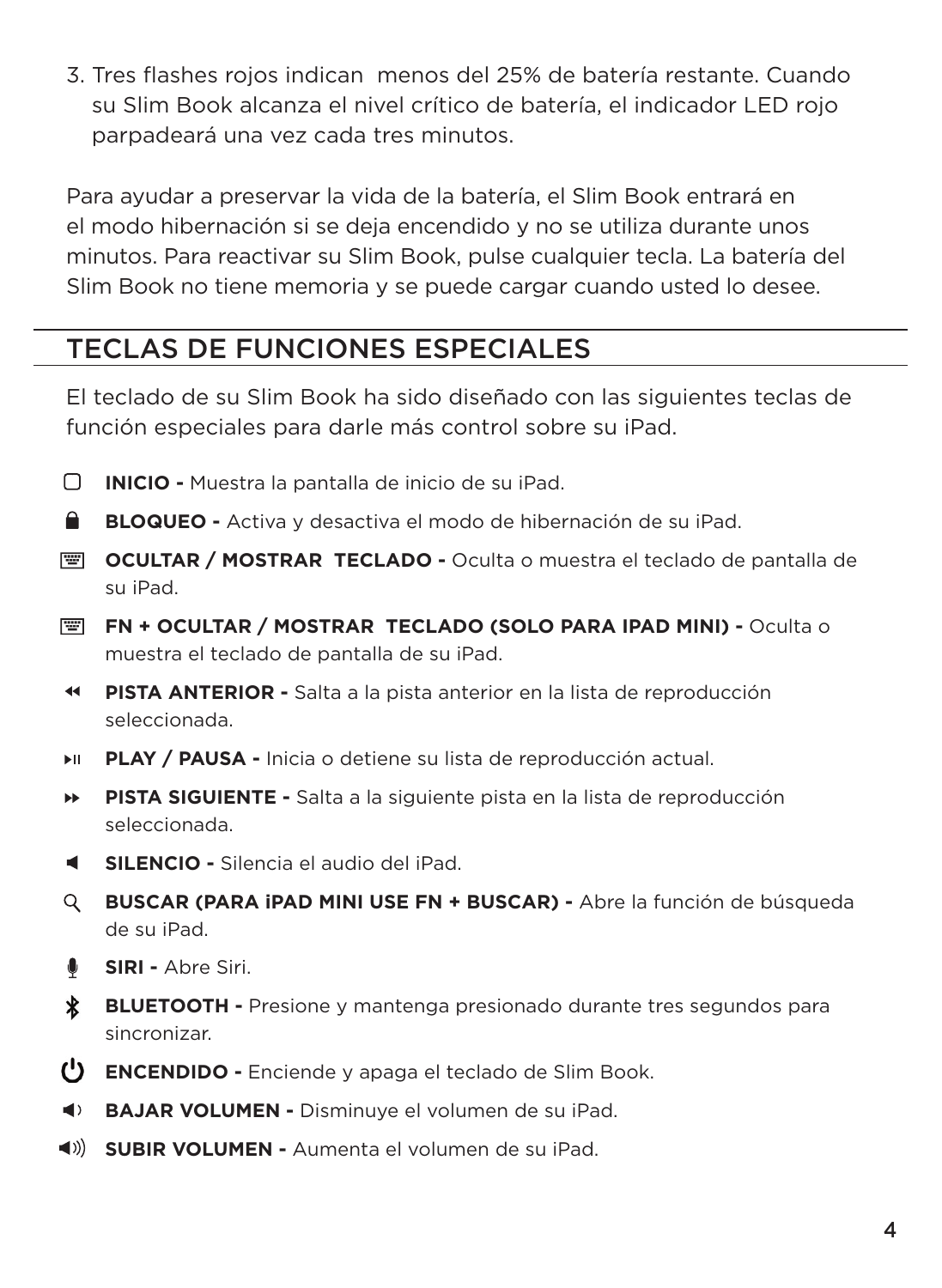**CAPS LOCK -** Activa la función de Bloqueo de Mayúsculas. Cuando la función Bloqueo de Mayúsculas está activa se encenderá un indicador de luz azul que permanecerá encendido hasta que se apague. Para desactivar el Bloqueo de Mayúsculas, presione simplemente Bloqueo de Mayúsculas de nuevo.



**SÍMBOLO DEL MUNDO -** Alterna entre los teclados internacionales (cuando se activa en la configuración de su iPad).



**SÍMBOLO DE LA BATERÍA -** Indica duración de la batería restante.

**FN + SÍMBOLO DE LUZ DE FONDO-** Activa la función de luz de fondo de su Slim Book. Al pulsar esta tecla una vez se enciende la luz de fondo, al presionarla de nuevo se apagará la luz de fondo.

*NOTA: La iluminación de fondo se apagará automáticamente después de un par de segundos si no se utiliza. Comience a escribir de nuevo para activarlos.*

## SOLUCIÓN DE PROBLEMAS

Si el iPad no responde a su Slim Book debe haber una explicación simple, como que la batería está agotada o que se produjo una sincronización fallida. Por favor utilice la siguiente guía para ayudar a solucionar su situación. Si ninguna de las acciones resuelve su problema, por favor póngase en contacto con el área de Atención al Cliente de ZAGG y uno de nuestros representantes estará encantado de ayudarle.

- 1. Reinicie su iPad manteniendo presionados los botones de inicio y de encendido hasta que aparezca el logotipo de Apple® en la pantalla.
- 2. Apague su Slim Book y luego vuelva a encenderlo. En este momento usted debería ver que el indicador LED se ilumina brevemente, si no, proceda a cargar su Slim Book.
- 3. Después de la carga, prenda su Slim Book. Si el indicador LED no se ilumina, y el teclado no funciona correctamente, por favor póngase en contacto con el área de atención al cliente de ZAGG.
- 4. Si su Slim Book no puede establecer o mantener una conexión Bluetooth ®, reinicie el módulo Bluetooth simplemente cargando su teclado.
- 5. Olvidar y re-sincronizar su Slim Book. En su iPad, seleccione: CONFIGURACIÓN> BLUETOOTH> ENCENDER. Si "ZAGG Slim Book" aparece como un dispositivo disponible, toque la flecha a la derecha de la misma y elija que su iPad olvide el dispositivo.
- 6. Presione los botones FN + SINCRONIZAR en su Slim Book y observe que el indicador LED parpadee mostrando una luz azul.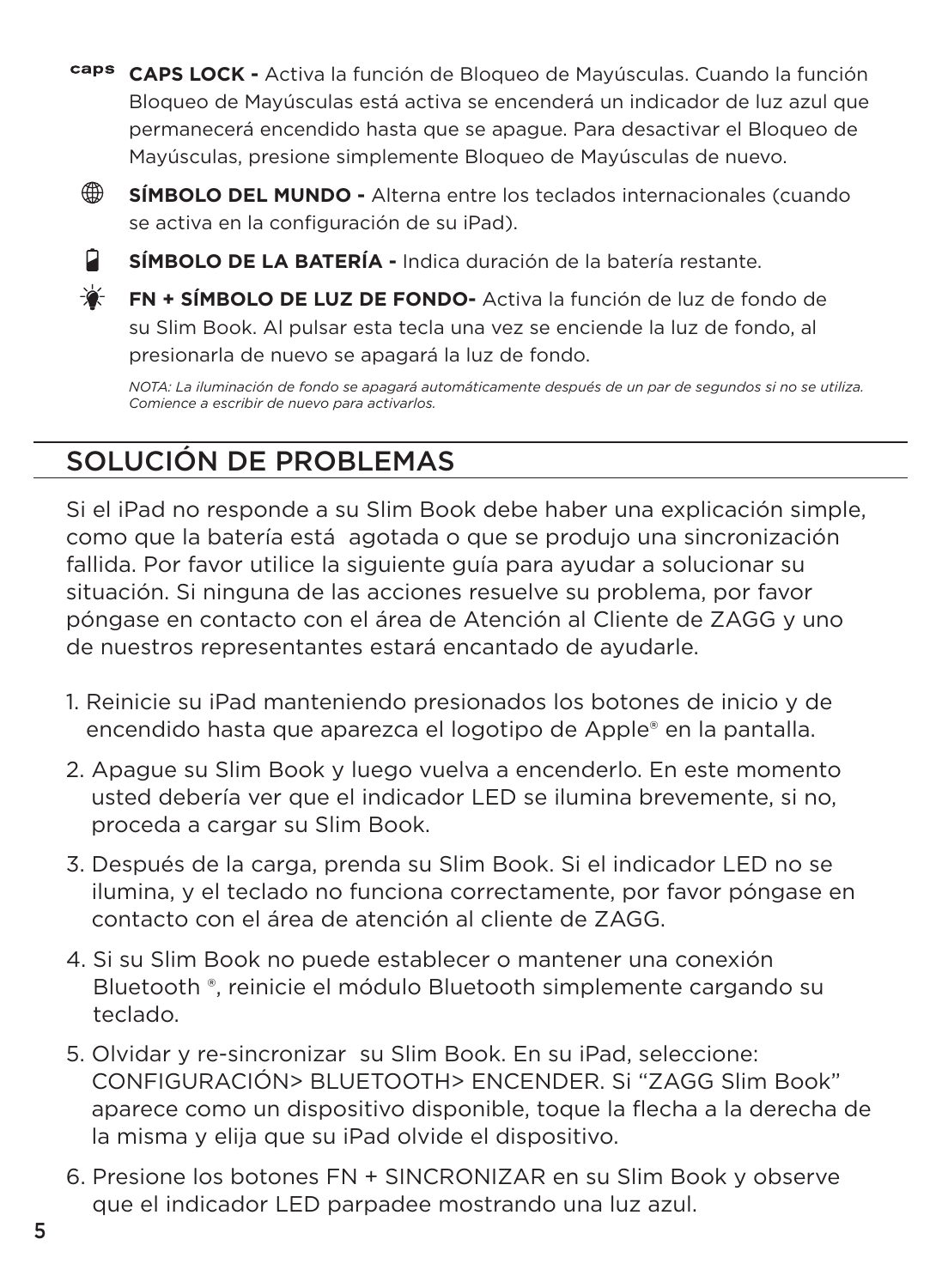- 7. Su iPad debería mostrar "ZAGG Slim Book" como dispositivo disponible. Selecciónelo.
- 8. Si su iPad muestra un mensaje de error, repita el proceso de sincronización.

Para más ayuda por favor vea nuestra sección de preguntas frecuentes en: www.zagg.com/faq

Para comunicarse con un representante de atención al cliente, por favor utilice los siguientes canales:

ZAGG.com/support/contact.php | questions@zagg.com 1-800-700-ZAGG [9244] | 00-1-801-839-3906 para clientes internacionales

Para una protección sin precedentes anti rayas para su tableta, recomendamos el ZAGG's invisibleSHIELD®.

©2005 - 2014 ZAGG Inc Todos los Derechos Reservados. PATENTE PENDIENTE | NASDAQ: ZAGG | HECHO EN CHINA iPad® y Apple® son marcas registradas de Apple, Inc. Bluetooth® es una marca registrada de Bluetooth SIG., Inc. ZAGG®, InvisibleShield®, y ZAGG Slim Book son marcas comerciales o marcas registradas de ZAGG Inc.

Cualquier cambio o modificación que no este aprobado expresamente por las partes responsables del cumplimiento de la ley, pueden anular la autoridad que tiene el usuario para operar el equipo.

Este dispositivo ha sido probado y cumple con los limites para dispositivos digitales Clase B, en cumplimiento con la parte 15 del reglamento de la FCC. Estos limites son diseñados para proporcionar una protección razonable contra interferencia dañina en instalaciones residenciales. Este equipo genera, utiliza y puede irradiar energía de radio frecuencia y, si no se instala y utiliza de acuerdo con las instrucciones, puede ocasionar interferencia dañina a las comunicaciones radiales. Sin embargo, no existe garantía alguna que la interferencia no ocurrirá en una instalación en particular.

Si este dispositivo causa interferencias dañinas a la recepción de radio y televisión, la cual se puede determinar al encender y apagar el dispositivo, se alienta al usuario a corregir la interferencia tomando una o varias de las siguientes medidas:

- Reoriente o re posicione la antena receptora.
- Incremente la separación entre el equipo y el receptor.
- Conecte el equipo a un enchufe o circuito distinto al que tiene conectado el receptor.
- Consulte con el vendedor o un técnico experimentado de radio/TV para ayuda.